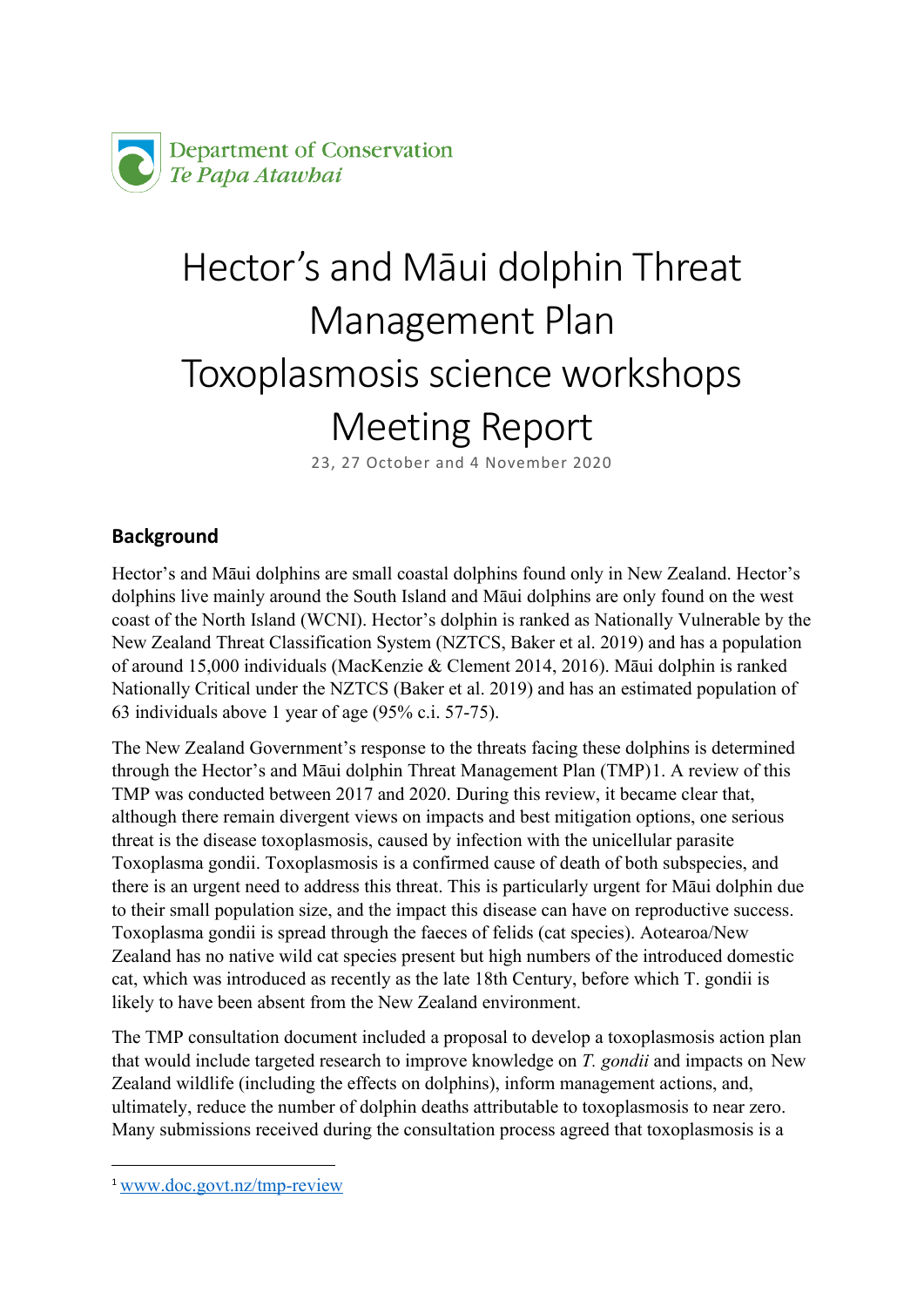significant threat to the dolphins and supported the development of an action plan to address this threat. The toxoplasmosis plan<sup>[2](#page-1-0)</sup> drew heavily on a literature review carried out for the Department of Conservation  $(DOC)^3$  $(DOC)^3$ , an executive summary of that review is available through the DOC website<sup>[4](#page-1-2)</sup>.

Proposals for management of threats to the dolphins other than toxoplasmosis (such as interaction with fisheries, seismic surveying, seabed mining and tourism) were also included in the public consultation document, and final decisions are described in the updated threat management plan.

As part of addressing this challenging issue, national experts, including from stakeholder organisations (DOC, Ministry for Primary Industries (MPI), university researchers, and regional councils) have been engaged in a Toxoplasmosis Strategic Science Advisory Group (SSAG), which convened in late-2019. The SSAG process has been used in response to other complex government science issues, including kauri dieback disease and *Mycoplasma bovis* in dairy cattle. The SSAG will:

- provide advice and recommendations to the Hector's and Māui dolphin TMP Governance Group on the requirements for strategic science prioritisation
- aid in the coordination of research programmes focused on understanding and managing the effects of toxoplasmosis on these dolphins. Work across Government agencies, Crown research institutes, and other research institutes to maintain oversight and ensure any toxoplasmosis-related research is cohesive and complementary, and that funding of priority research informs management actions required to effectively reduce the risk of toxoplasmosis to the dolphins.
- ensure the best information available domestically and internationally is being considered in developing and implementing the science programme; and
- feed into the development and updating of the toxoplasmosis action plan.

Toxoplasmosis impacts many other species (including livestock, humans, other mammals and various native and endangered species of birds), and while this plan is focused on addressing the threat to the dolphins, it is likely that wider benefits associated with the research and actions proposed will be realised.

# **Purpose**

As Part of the toxoplasmosis action plan, DOC undertook to run a series of workshops with key New Zealand researchers and significant input from international experts. The purpose was to refine research objectives, identify knowledge and research gaps and prioritise these in support of the development of a strategic science plan to address the impact of toxoplasmosis

<span id="page-1-0"></span><sup>2</sup> https://www.doc.govt.nz/nature/pests-and-threats/diseases/toxoplasmosis-and-hectors-andmaui-dolphin/toxoplasmosis-action-plan/

<span id="page-1-1"></span><sup>3</sup> Roberts Jim O., Jones Hannah F. E., Roe Wendi D. (2020) The effects of Toxoplasma gondii on New Zealand wildlife: implications for conservation and management. Pacific Conservation Biology ( [https://doi.org/10.1071/PC20051\)](https://apc01.safelinks.protection.outlook.com/?url=https%3A%2F%2Fdoi.org%2F10.1071%2FPC20051&data=04%7C01%7Cavanhelden%40doc.govt.nz%7C685c9207bc8d48a4bb3708d8a31237ee%7Cf0cbb24fa2f6498fb5366eb9a13a357c%7C0%7C0%7C637438645956996606%7CUnknown%7CTWFpbGZsb3d8eyJWIjoiMC4wLjAwMDAiLCJQIjoiV2luMzIiLCJBTiI6Ik1haWwiLCJXVCI6Mn0%3D%7C1000&sdata=BLdH%2BOlmrN3uQSU4emwWjAD%2FzfA0BEfhI07OTJA%2BWlc%3D&reserved=0)

<span id="page-1-2"></span><sup>4</sup> [www.doc.govt.nz/toxoplasmosis](http://www.doc.govt.nz/toxoplasmosis-action-plan)-action-plan.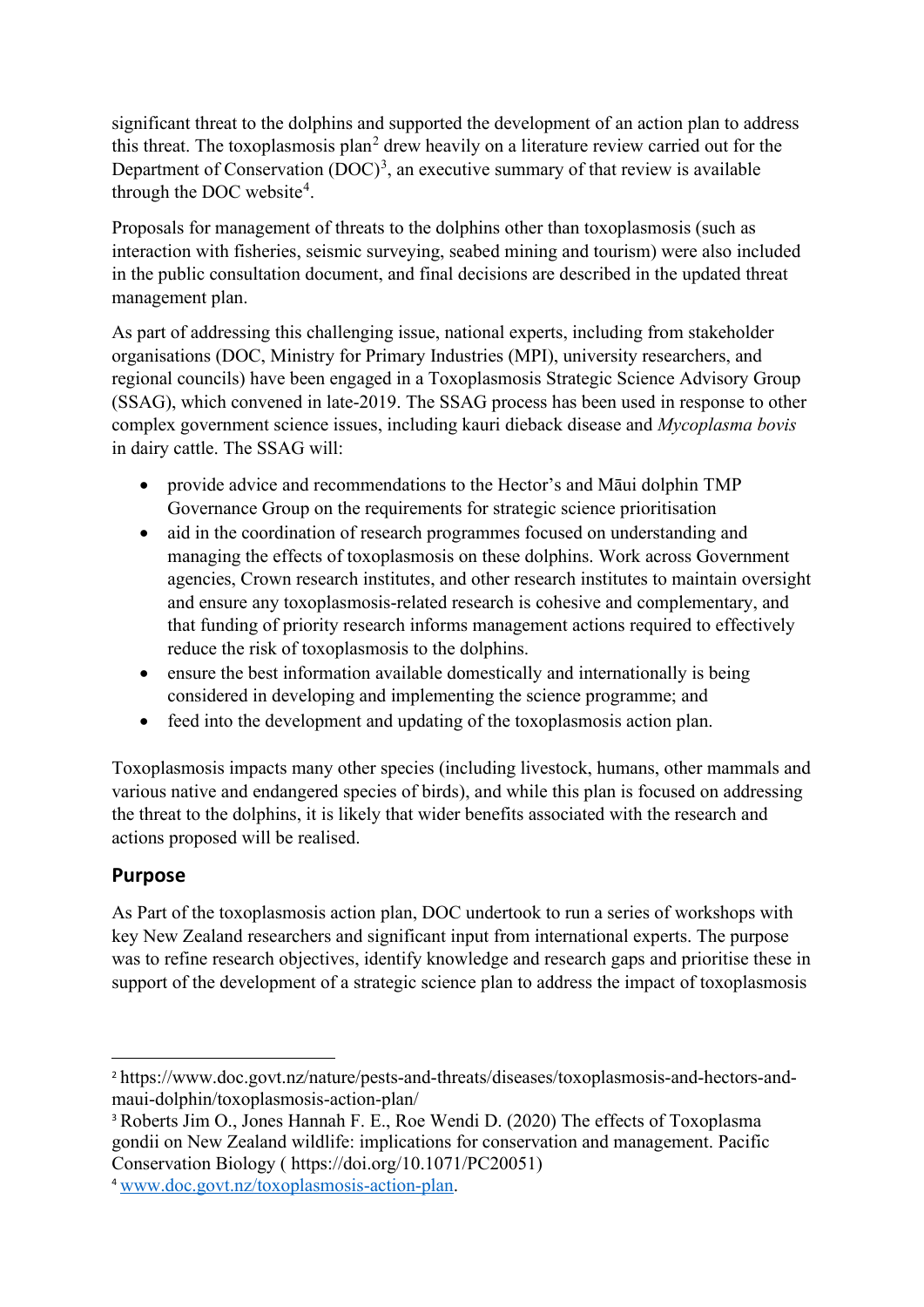on the dolphins. A second series of workshops will be held to develop the social science and management pathways.

The two sets of workshops will provide guidance to decision makers in DOC and to the Toxoplasmosis Strategic Science Advisory Group.

The first set of workshops were run virtually over three days from 9am to 2pm on Friday 23, Tuesday 27 October, and Wednesday 4 November 2020.

# **Objective**

The overall objective of the workshops was to engage across disciplines to:

- determine the key knowledge gaps,
- suggest how these knowledge gaps might be filled,
- to rank these knowledge gaps to enable research prioritisation, and
- provide indicative costings to fund research and management programmes.

# **Participants**

Angela Amlin (National Ocean and Atmospheric Administration (NOAA) USA), Stacie Robinson (National Marine Fisheries Service (NMFS) USA), Michelle Barbieri (NMFS USA), Karen Shapiro (University of California Davis (UC Davis) – USA), Pat Conrad (UC Davis – USA), Liz Van Wormer (University of Nebraska-Lincoln, USA), Michael Grigg (National Institute of Health – USA), Frances Gulland (US Marine Mammal Commission), Jim Roberts (Anemone), Wendi Roe (Massey University), Hannah Jones (Waikato Regional Council), Chris Niebuhr (Manaaki Whenua - Landcare Research), Graham Hickling (Manaaki Whenua -Landcare Research), Kelly Buckle (MPI), Imogen Basset (Auckland Council), Karen Stockin (Massey University – Auckland), Steven Hunt (Waikato Regional Council), Louis Tremblay (Cawthron Institute), Aurelie Castinel (MPI), Ben Sharp (Fisheries NZ), Larissa Howell (Massey University), Marco Milardi (Fisheries NZ), Clare Stringer (MPI), Mark Henderson (MPI), Erik Van Eyndhoven (MPI)

**DOC**: Lian Butcher, Mara Wolkenhauer, Katrin Webb, Ian Angus, Dave Lundquist, Kristina Hillock, Craig Gillies, Kate McInnes, Clement Lagrue, Peter Hardstaff, Michael Harbrow, Nicole Hancock, Marine Richardson, Hannah Hendriks, Helen Kettles

### **Facilitator:** Keryn Weir

**Technical facilitator:** Helen Wise

**Agenda**: See Appendix 1 for agendas for all three days.

**Terms of reference:** See Appendix 2.

# **Workshop Day 1**

A series of presentations were delivered to provide an overview of the issues and context for the meeting, including review of current knowledge in New Zealand and global perspectives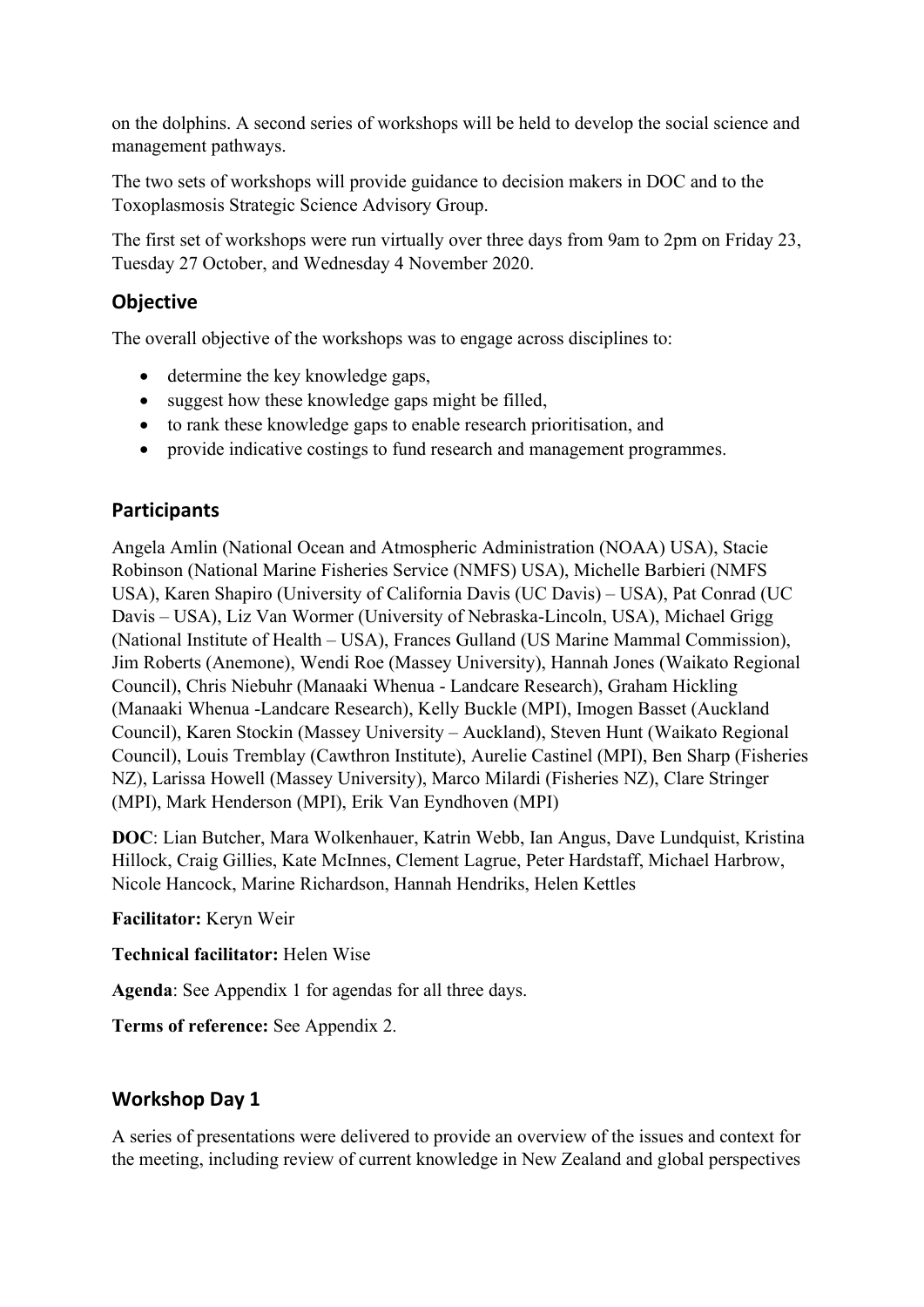around the disease toxoplasmosis, the parasite *Toxoplasma gondii*, and its environmental transmission.

Facilitated discussions were held after presentations to capture issues and questions arising that could be taken into Workshop Day 2 (identify and consolidate knowledge gaps and begin to design potential solutions/key research questions/pathways to filling identified knowledge gaps) and Workshop Day 3. (gather further information about knowledge gaps/questions, and identify top priorities, indicative costs and potential collaborations).

### **Presentations:**

### **Lian Butcher [Director – aquatic unit at DOC]; An overview of the Hector's and Māui dolphin Threat Management Plan**

Presentation summary:

The history and context of the Threat Management Plan (TMP) for Hector's and Māui dolphins and the Toxoplasmosis Strategic Science Advisory Group, focussing on the significance of Māui and Hector's. A brief overview the New Zealand science systems, and the funding landscape. The importance of this process was emphasised because of the considerable public expectations around the dolphins.

### **Jim Roberts [Anemone], Wendi Roe [Massey University], Hannah Jones [Waikato Regional Council]: "What's known about** *Toxoplasma gondii* **in New Zealand Wildlife"**

Presentation summary:

An overview of what is known of the prevalence of *Toxoplasma gondii* infection and disease in New Zealand native wildlife species.

While a few individuals of a number of endemic bird species are now known to have died from toxoplasmosis, it is likely to be a greater population risk for Hector's and Māui dolphins, though few, if any, native species have been assessed very thoroughly. In addition, this presentation discussed how the different habitat preferences of certain NZ marine mammals may influence relative infection rate.

*Toxoplasma gondii* is a globally widespread protozoan parasite that can infect all bird and mammal species. Cat species (Felidae) are the only known definitive host for *T. gondii* and this parasite should have been absent from New Zealand prior to the introduction of the domestic cat (*Felis catus*) in the 18th Century. Clinical toxoplasmosis has recently been reported in multiple wild-living New Zealand native species, including: Hector's and Māui dolphins (*Cephalorhynchus hectori hectori* and *C. h. maui*, respectively), kākā (*Nestor meridionalis*), red-crowned kākāriki (*Cyanoramphus novaezelandiae*), kererū (*Hemiphaga novaeseelandiae*) and several kiwi species (*Apteryx* spp.). However, the prevalence of *T. gondii* infection and associated disease are unknown for most New Zealand native species, and the wider conservation risks of *T. gondii* remain poorly understood. The preliminary evidence suggests that fatal toxoplasmosis may be more frequent in Hector's and Māui dolphins relative to other native cetaceans and avifauna that have been assessed for infection. This presentation signalled some critical knowledge gaps.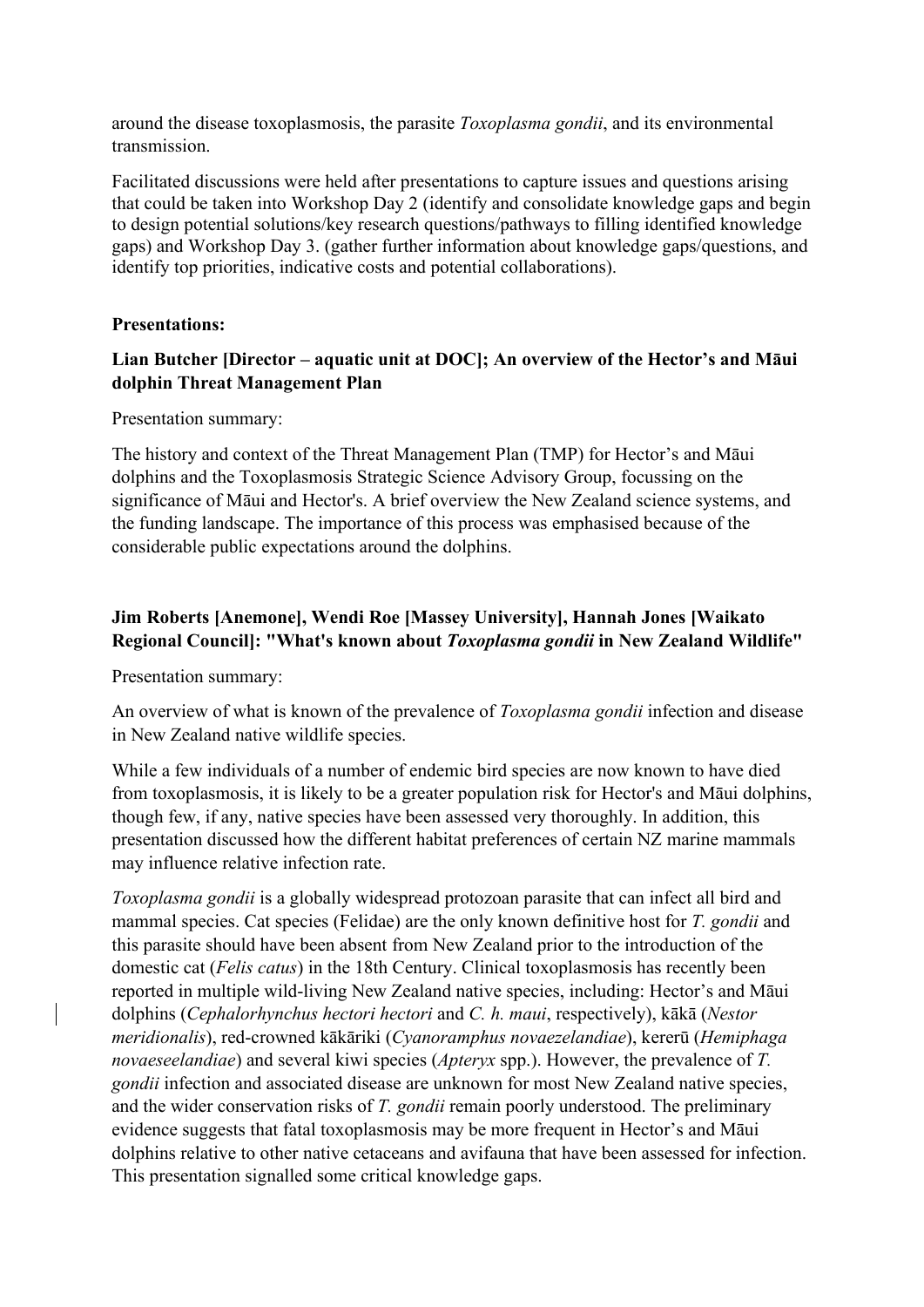### **Hannah Jones [Waikato regional council]: New Zealand hydrological context.**

Presentation summary:

An overview of the transport of *Toxoplasma gondii* oocysts in water within a New Zealand hydrological context and the implications for management.

New Zealand's High rainfall and steep catchments lead to quick transport times. The direct piping of stormwater from urban areas to river systems and the ocean, and 90% loss of wetlands leads to little chance of oocyst retention.

Catchment models coupled with cat density estimates were used to model oocyst distribution to the marine environment and showed hotspots around river mouths that drain from pastoral and urban areas such as the Waikato river. The distribution of oocysts in the marine environment will be affected by currents along shore and out to sea (at least to 50m depth contour).

*Toxoplasma gondii* is likely widespread in the marine environment and represents a diffuse pollution problem.

Current stormwater and wastewater infrastructure will not remove or kill oocysts and often discharge directly to waterways. Management solutions once *T. gondii* enters waterways could potentially be managed through improved stormwater treatment and through wetland restoration. Such management would require action across wide spatial areas and involve multiple management agencies.

### **Craig Gillies [DOC Principal scientist – Biodiversity group – Threats]: Cats in New Zealand**

Presentation summary:

A history of the introduction of cats to New Zealand and the establishment of feral populations. Cats are now present in most terrestrial New Zealand Habitats. An overview characterising feral cat populations, with comparisons of feral and owned cat prey and ranges.

Current and potential management of feral cats, including established best practice, and an assessment of current and potential approaches.

The challenges of managing feral cats for conservation were presented.

Current DOC research was described and thoughts on knowledge gaps with respect to Toxoplasma gondii loading to the environment.

### **Elizabeth (Liz) VanWormer [University of Nebraska-Lincoln, USA] & Karen Shapiro [UC Davis, California -USA]:**

Presentation summaries: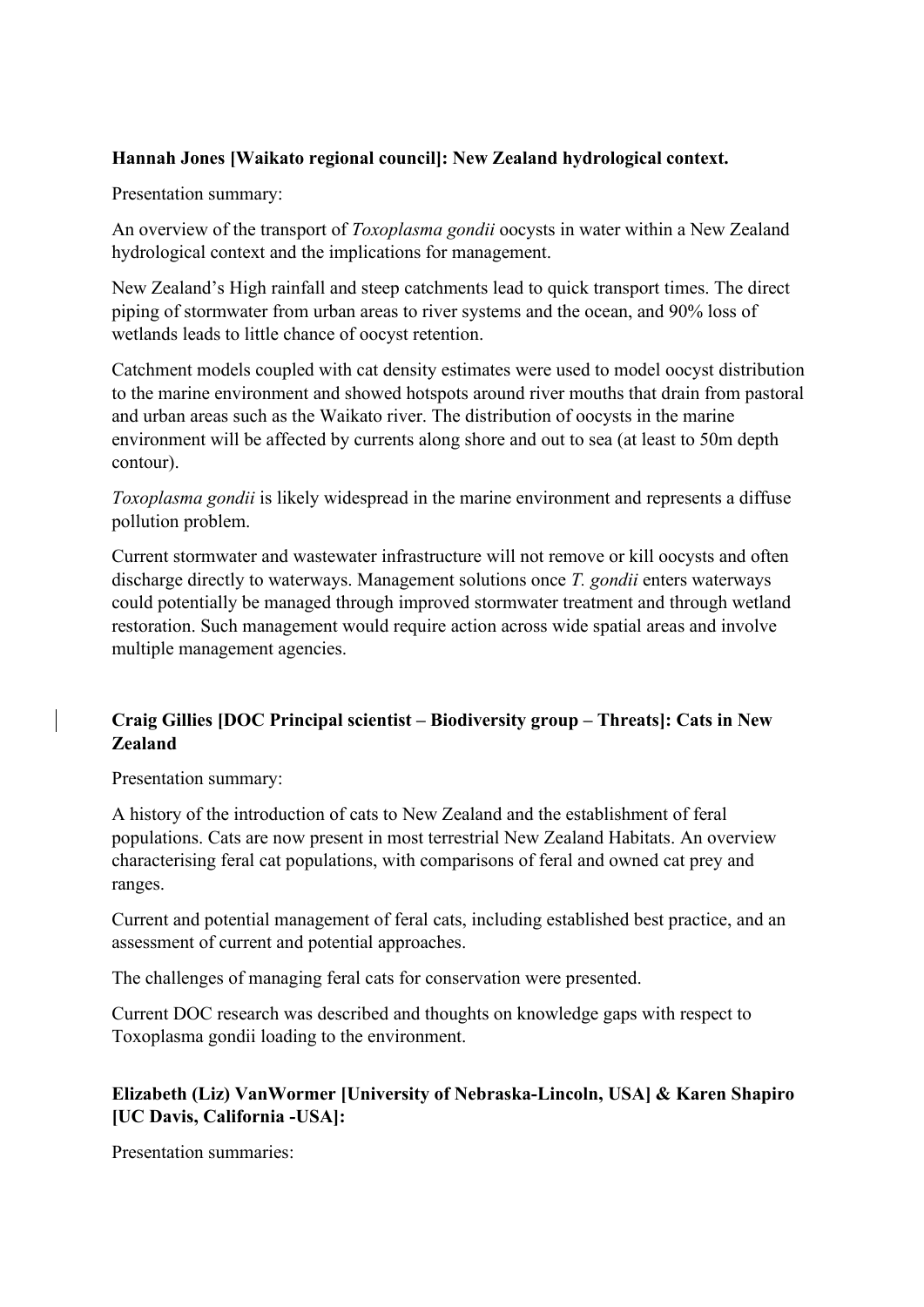### **Part 1:** *Toxoplasma gondii* **from cats to sea otters: Modelling and ecological perspectives from coastal California**

From land to sea, the zoonotic parasite *Toxoplasma gondii* infects a wide range of warmblooded animals, including humans and marine mammals. The parasite is an important cause of death in threatened California sea otters, which serve as sentinels for disease threats to people and animals sharing coastal environments. Contamination of coastal waters with T. gondii is thought to occur through delivery of environmentally resistant oocysts to the nearshore via runoff. Yet, the interconnected biophysical mechanisms that facilitate transmission from definitive hosts (cats) to marine mammals have remained largely unexplored. Using field, molecular, and spatial modelling approaches, a transdisciplinary project brought together experts in parasitology, epidemiology, oceanography, and hydrology to investigate *T. gondii* transmission from terrestrial to marine systems. Our linked parasite loading, and transport models highlight relative contributions of domestic and wild felids and demonstrate that coastal development and precipitation can greatly increase the numbers of oocysts that reach marine waters. Through laboratory experiments, we further explored the ecology of *T. gondii* in marine ecosystems and show that sticky gels enhance *T. gondii* association with marine aggregates, material consumed by organisms otherwise unable to access micron-sized particles. Adhesion to sticky biofilms on kelp also captures *T. gondii* from the water, rendering the parasite as bio-available to kelp-grazing snails, which can then transmit *T. gondii* to sea otters. Combined, our results highlight climatic and landscapechange mechanisms that favour the mobilization of oocysts from cat faeces into waterways and unravel novel mechanisms that promote *T. gondii* entry into marine food webs.

### **Part 2: Distribution and virulence of Toxoplasma gondii in California sea otters**

The observation that only some *Toxoplasma gondii*-infected southern sea otters (*Enhydra lutris nereis*) develop fatal toxoplasmosis, while others have incidental or mild infections, has long puzzled parasitologists. This study combined molecular characterization of *T. gondii* isolates from southern sea otters with results from detailed post-mortem examinations, providing a unique opportunity to evaluate whether parasite genotype influences pathological outcome. Molecular findings were further combined with data on *T. gondii* genotypes circulating in sympatric terrestrial carnivores to examine spatial associations among parasite genotypes on land and sea. Genotyping was performed on 135 *T. gondii* isolates obtained from sea otter brain tissue; 116 of these same animals also received comprehensive pathological examination. In all cases, assessment of *T. gondii*-associated lesion patterns and disease outcome was performed by a pathologist with no knowledge of the *T. gondii* genotypes obtained from brain tissue through isolation in cell culture. The predominant *T. gondii* genotypes identified were Types X, atypical mixed II/X, and X variants. These atypical genotypes accounted for 79% of *T. gondii* isolates, with the remainder belonging to Type II. Type X or mixed X variants were the only genotypes isolated from the brains of otters that died from *T. gondii* as a primary cause of death. Spatial analysis revealed identical *T. gondii* genotypes circulating in terrestrial carnivores and sea otters in central California. Results demonstrate a land-sea connection of virulent *T. gondii* genotypes and highlight the need for long-term interdisciplinary research for unravelling mechanisms of *T. gondii*induced morbidity and mortality in wildlife populations.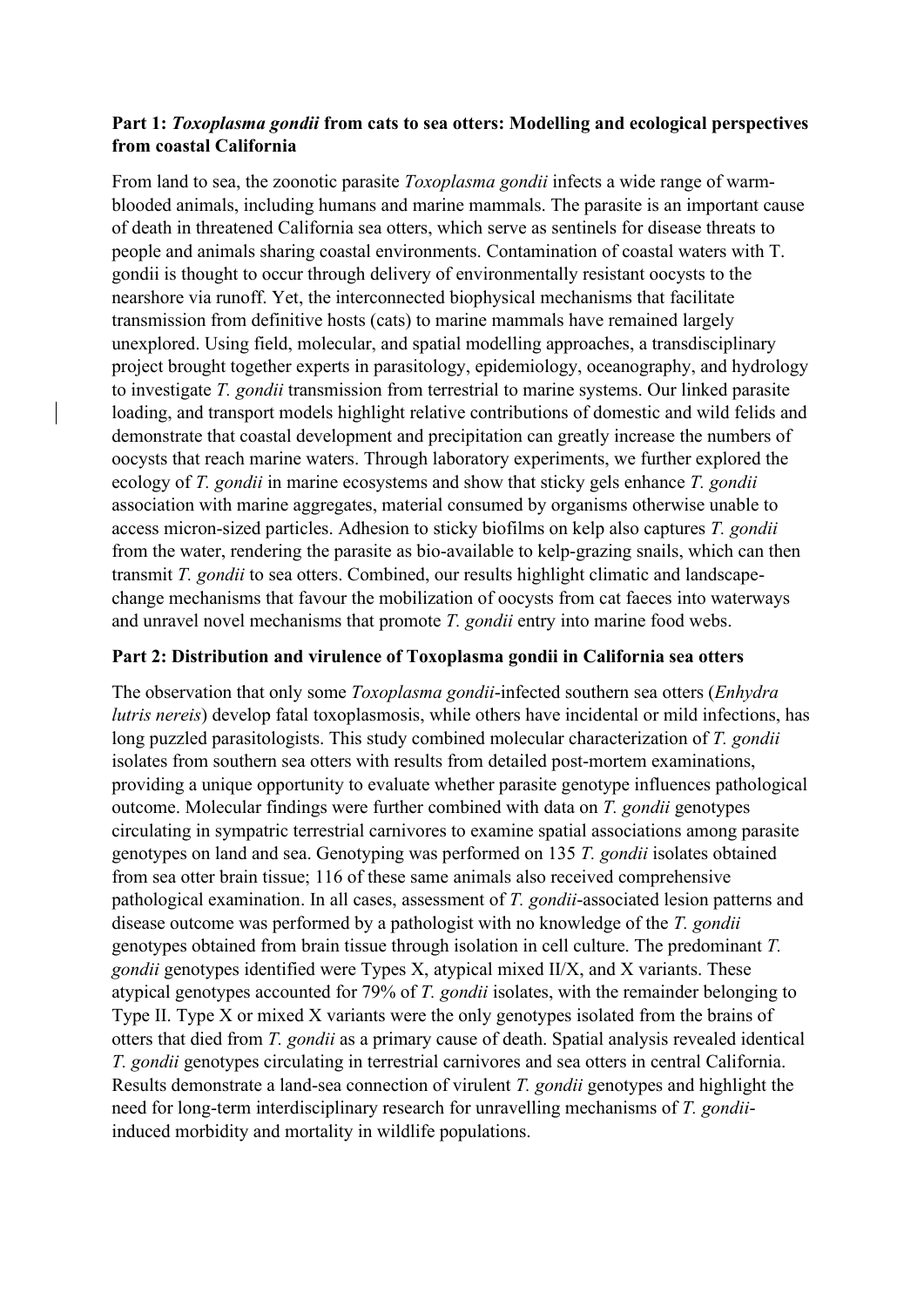### **Michael Grigg [Laboratory of Parasitic Diseases/ National Institute of Allergic and Infectious Diseases / National Institutes of Health – USA]: Emergence and control of protozoan parasites infecting marine mammals**

Presentation summary:

An overview of the global spread of the parasite and an understanding of the distribution of genotypically different strains globally of the parasite *Toxoplasma gondii*. It is the most successful protozoan parasite on the planet and can infect any nucleated cell of a warmblooded animal.

Human health issues were raised as part of a background understanding of the parasite. Whilst typically asymptomatic in humans the parasite is still the leading cause of food-borne death in the USA, and the leading form of infectious blindness globally (1 in 400 people). Most strains do not result in disease; however, some species are more susceptible than others (e.g., marsupials and mustelids).

Cats can produce between 100 million and one billion oocysts in one shedding event (a tenday cycle). It takes only a single oocyst to cause infection in most vertebrates. The sexual cycle, through processes of reassortment and recombination is sufficient to develop pandemic lines through the variable fitness of their progeny.

Whilst bradyzoites have been implicated in transmission, through undercooked meat consumed by humans, oocyst transmission is responsible for the high prevalence of infection in marine mammals.

Cats can liberate strains into the environment, through sexual development of oocysts, through uptake of strains from intermediate host species. The intermediate host may not suffer from the disease but once that strain is released into the environment other species may be vulnerable.

Genotypes are very important. Some strains may only be virulent when coinfection (polyparasitism) is present and can be an important factor with protozoal disease in some marine mammals. The Genotype is a critical determinant of disease.

### **Stacie Robinson & Michelle Barbieri [NOAA - Hawaiian Monk Seal Programme, USA]: Exploring the environmental factors influencing Toxoplasma gondii infections in Hawaiian monk seals**

Presentation Summary:

Toxoplasmosis is the major disease threat to Hawaiian Monk seals in the Main Hawaiian Islands, and is the 3rd highest cause of death to the seals behind anthropogenic trauma, and interactions with fishing gear. Breeding females are hardest hit by toxoplasmosis, for which the disease is the number one cause of death. This has population level impact and potential for declines in population growth.

The approach being taken in the National Marine Fisheries Service (NMFS) to stemming the threat from toxoplasmosis to the seals included running research workshops, and prioritisation of research activities, exploiting current data and resources, and generating new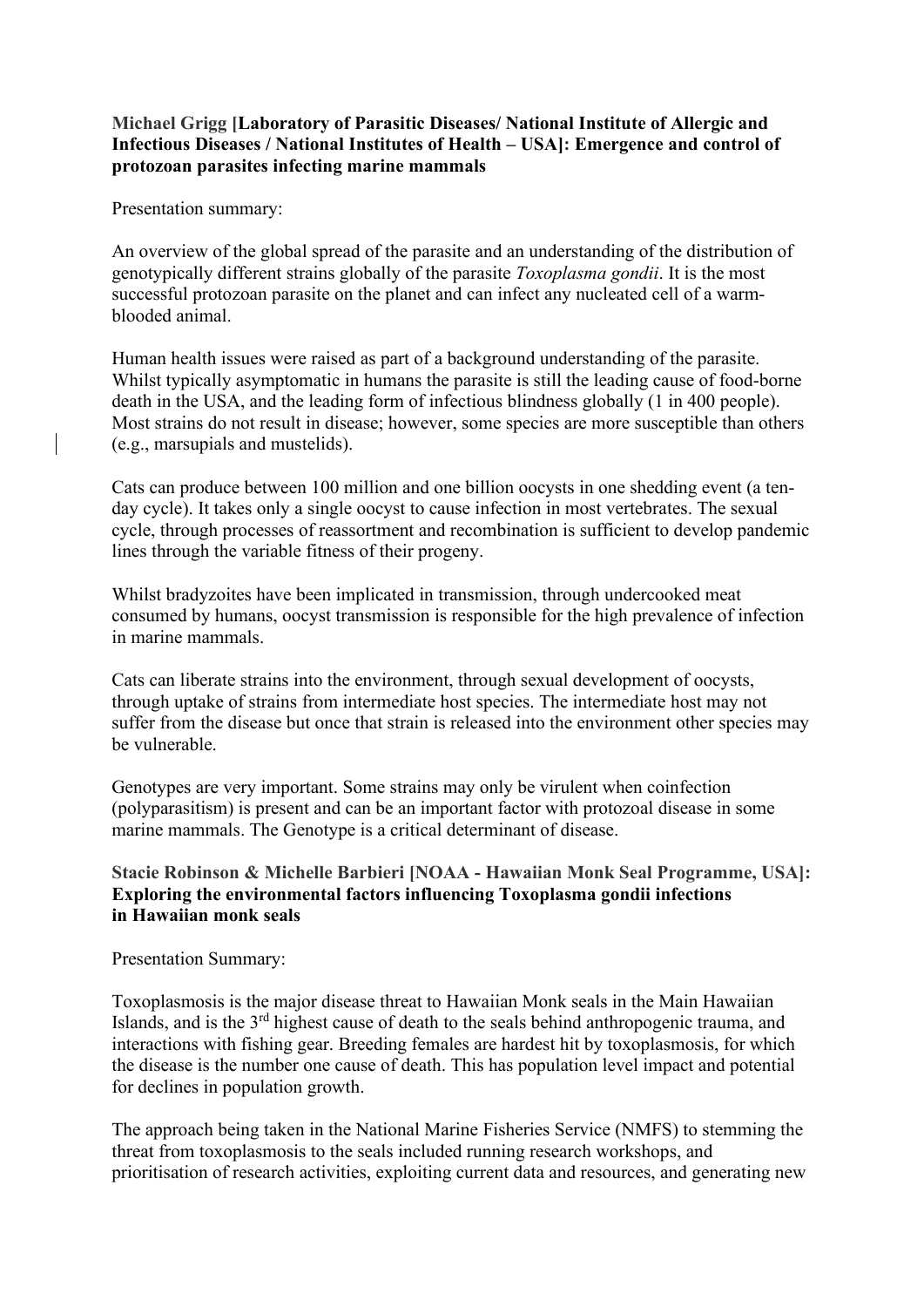data streams to address critical knowledge gaps to inform management. The work is dependent on partnerships and stakeholder and community engagement. Particularly as NMFS does not hold jurisdiction over areas where management is required.

To assist decision making risk models are being developed and tested that incorporate recent work done on the correlation between large rainfall events and known cases of toxoplasmosis. The models incorporate the pathogen, environment, and host relationships to identify hotspots and evaluate the impact of various management scenarios to inform risk management and mitigation activities. This demands a multidisciplinary approach and strategic communication planning.

### **Chris Niebuhr and Graeme Hickling [Manaaki Whenua – Landcare Research, Wildlife Ecology & Management]: Toxoplasmosis: Agricultural landscapes and terrestrial wildlife**

Presentation summary**:**

Toxoplasmosis is a significant cause of abortion in sheep in New Zealand, with the timing of infection in ewes critical in terms of impacts on lambs. Following infection, ewes develop robust immunity. Source of infection in sheep is contaminated pasture, food supplies and water. Potential loss of lambs due to toxoplasmosis is estimated at \$1-1.7 million, with the cost of prevention Toxovax® vaccine is just over \$300,000 (2009 estimates). Cat control appears to be prohibitively expensive when compared with sheep vaccine. Control of rodents, acting as intermediate hosts of *Toxoplasma gondii*, may also be necessary, which would have additional costs.

Rodents, especially mice (*Mus musculus*), can maintain *T. gondii* infections for multiple generations (via vertical transmission), and infection in cats occurs at a much higher rate from predation on infected intermediate hosts than from ingestion of oocysts from environment. For sparsely populated regions with low to moderate predation of rodents by cats, vertical transmission in rodent intermediate hosts is a deciding factor as to whether the disease modelling predicts *T. gondii* infection persistence or not. Modelling studies also suggest that less-intensive cat control is necessary if mouse populations are reduced concurrently.

Worldwide, *T. gondii* infections have been reported in a variety of mammal and bird species, including feral pigs, deer, gulls, and waterfowl, however the infection status of these groups is not known for New Zealand. Furthermore, the geographic and host distribution of various *T. gondii* genotypes in New Zealand are also understudied.

### **Michael Harbrow: Public awareness and socialisation - brief background and why we're not leaping into management.**

Presentation summary:

Management efforts to reduce *Toxoplasma gondii* loading to the marine environment at source through either controlling numbers of unowned cats or through cat owner behaviour change will require socialisation of ideas. There is current uncertainty around disease distribution in cat populations and catchments, however the critically low population size of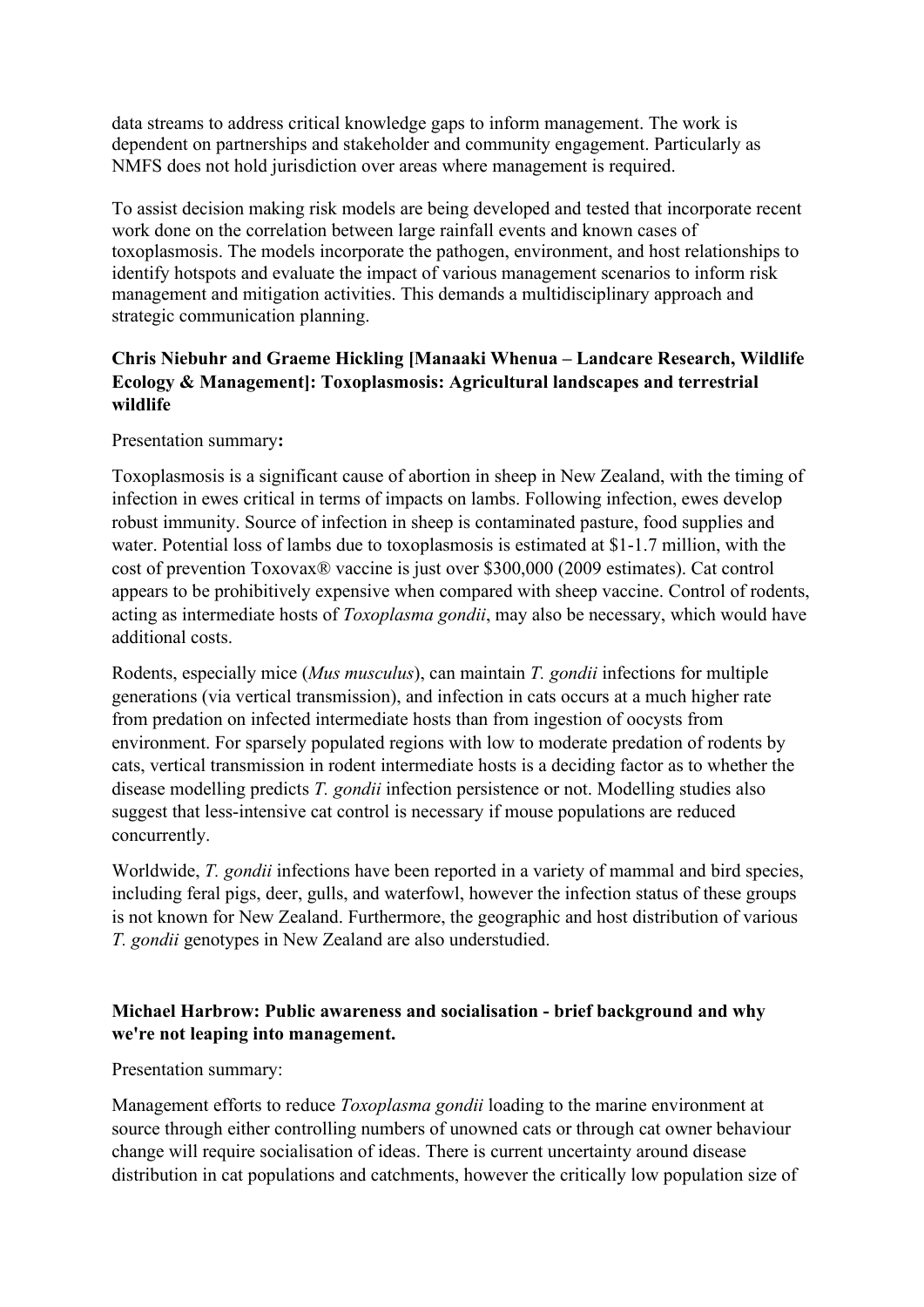Māui dolphins means we cannot wait for perfect information. So focussed attention will likely fall within catchments on the west coast of the North Island.

Most of DOCs management interventions for landscape scale controls of rats, stoats, and possums happen in areas away from areas where people live. As such many actions are out of sight and out of mind. This may not be the case with a response to *Toxoplasma gondii*.

Whilst Dolphins have high public support for greater protections, they are still *psychologically distant* for people who are more likely to support action in relation to things that they are aligned with from their direct and immediate experience. It will be hard for bridge the distance between cats shedding oocysts and the downstream impacts on dolphins. So, there is a need to reduce this psychological distance to increase chances of effective management. Increased knowledge and awareness alone do not always lead to action or changed behaviours, yet this is still important as a first step.

Social license is required and may be hard won and needs to be continually monitored and managed. If we fail to obtain or lose social license for the management of cats that could mean opposition that is strong enough to halt our management activities. As we have seen to some extent with 1080 in NZ. Because of high cat ownership, it will be really important when we look at management options around cats that we work hard to bring people with us.

Behaviour change is seldom achieved based on changed attitudes or awareness alone. There is a lot of groundwork required in design and implementation of behaviour change. Some of the management objectives may dovetail in with Predator Free 2050 objectives. However recent studies from NZ indicate that the best levers for changing cat owner behaviours for the outcomes we want may have nothing to do with biodiversity at all.

Other social aspects could be at play, including social norms around cat ownership, and views around who is responsible for the decline of Māui and Hector's dolphins. These human dimensions and the issues of psychological distance, social license, and behaviour change will need to be focussed on in addressing toxoplasmosis in the dolphins. This is a complex issue and leaping straight into management may be detrimental to the objectives of protecting the dolphins.

# **Workshop Day 2**

Objectives for workshop Day 2:

- 1. Identify and consolidate the knowledge gaps resulting from Workshop Day 1.
- 2. Begin to design potential solutions/key research questions/pathways to filling knowledge gaps.

Morning sessions focussed on ensuring that all knowledge gaps and questions to work through were identified. Facilitated collective discussions were complimented by small break out groups, and collective feedback sessions.

Questions were collated and grouped for prioritisation in workshop three under different themes that emerged.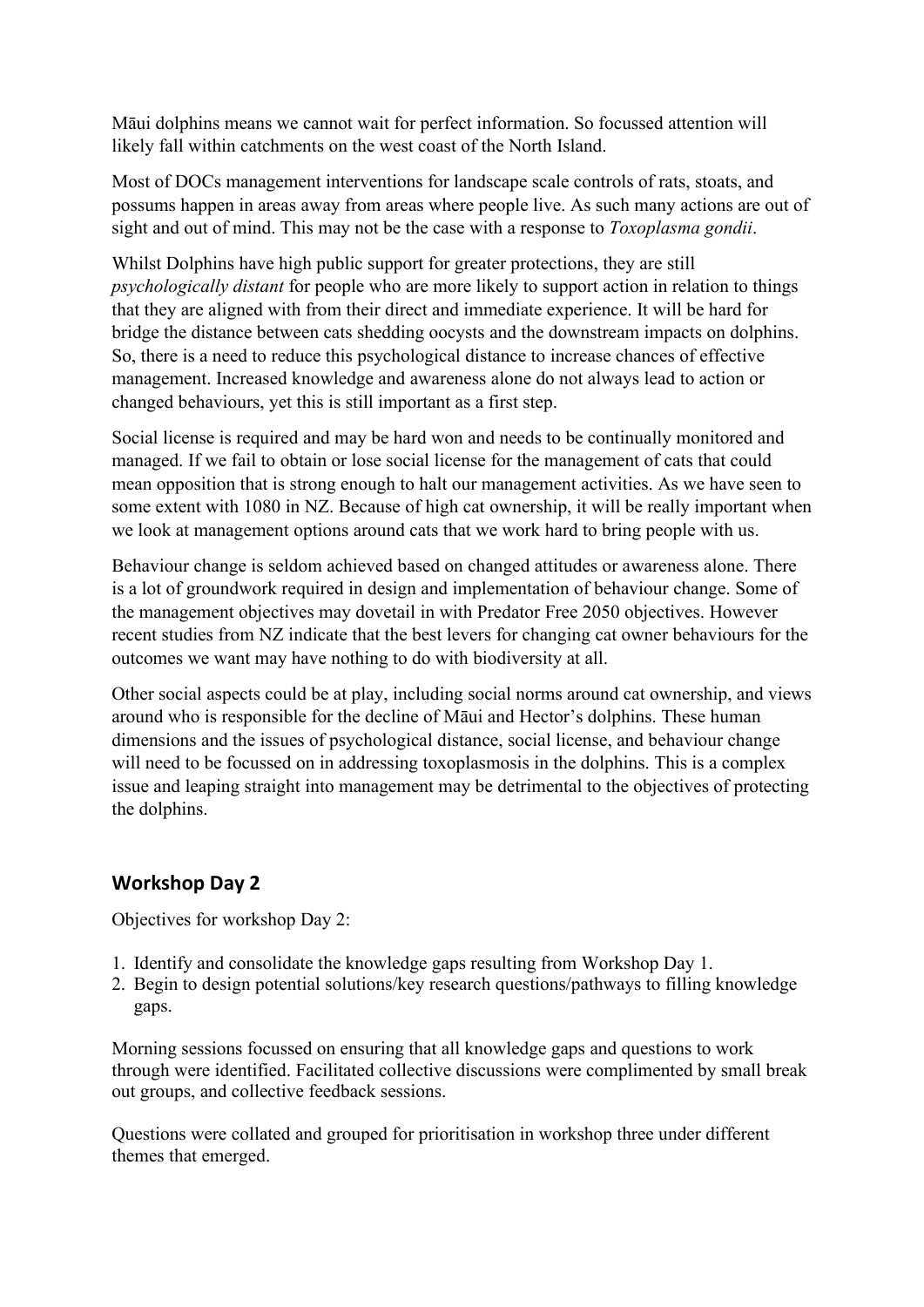The key theme areas are:

- Dolphins
- Genotyping
- Cats
- Transmission
- Management and Miscellaneous

# **Workshop Day 3**

Objectives for workshop three:

- 1. Gather further information about knowledge gaps/questions.
- 2. Identify top priorities, indicative costs and potential collaborations.

The key theme areas were further addressed through key guiding questions:

- Dolphins: How important is toxoplasmosis as a population risk to Hector's and Māui dolphins?
- Genotyping: How do we better understand the presence, distribution and prevalence of T. gondii genotypes in NZ and typical genotype found in fatal dolphin cases?
- Cats: What do we need to know about cats (and cat ownership) to better understand their role and the opportunities for management?
- Transmission: What are the risk factors for toxoplasmosis in Hector's and Māui dolphins? (This includes risk factors for exposure to oocysts as well as risk factors for disease.)
- Management and Miscellaneous: What specific research do we need to better characterise and monitor potential control/mitigation methods? And broader and miscellaneous questions.

Focused breakout groups were used to address themes 1-4. The management and broader miscellaneous questions were debated collectively by the whole group. The goal was to prioritise the identified questions and ensure these prioritisations were appropriately captured.

Prioritisation was guided by two key questions:

- 1. The degree of difficulty in answering the question, including whether tools and approaches, or programmes already existed or would need to be developed; and
- 2. Determine the importance of each question to inform management responses to help the dolphins.

Questions and group prioritisations were collated into a spread sheet for discussion by the broader group.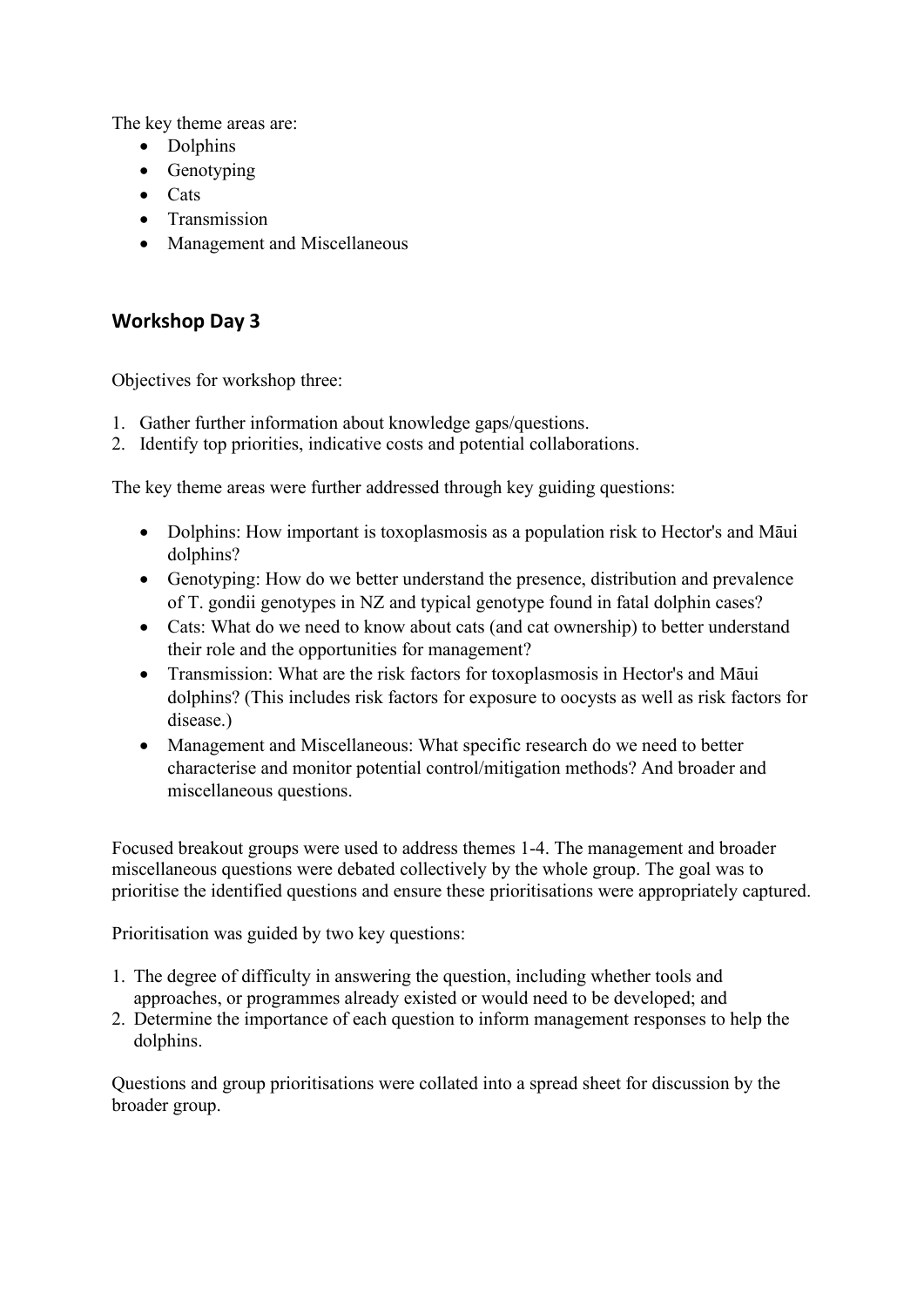Further consideration was then given to the potential or relative cost of answering the research questions. The rationale for each question's importance was discussed and the group response was captured.

The final table has been circulated to participants for further feedback, which will inform the development of the science plan by the SSAG.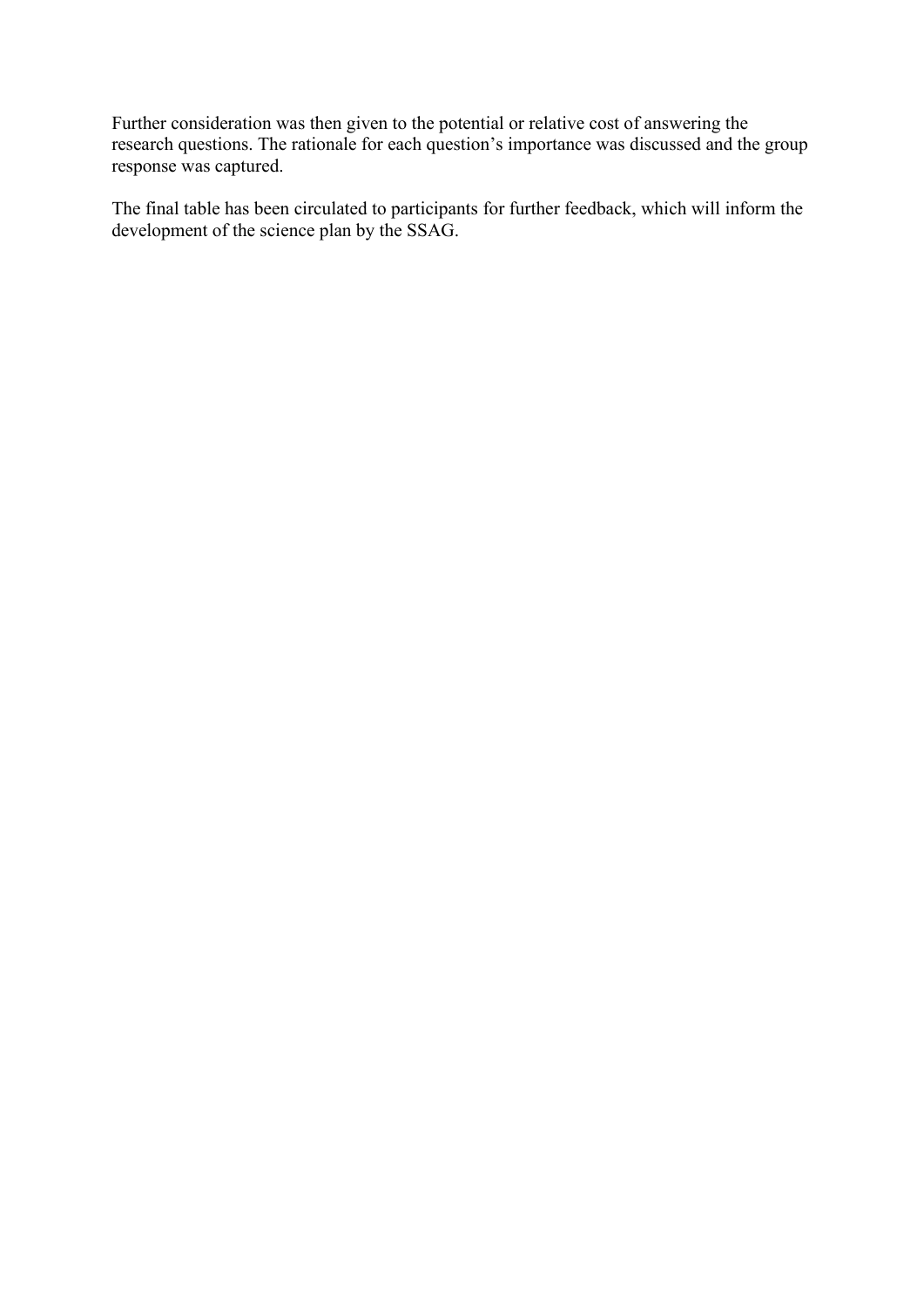# **Appendix 1: Workshop agendas**

# **Day One: 23 October 2020**

| $9.00am -$ | Welcome                                                                              | Keryn           | 30 mins |
|------------|--------------------------------------------------------------------------------------|-----------------|---------|
| 9.30am     |                                                                                      |                 |         |
|            | Opening Karakia                                                                      |                 |         |
|            |                                                                                      |                 |         |
|            | Outcomes of the workshops                                                            |                 |         |
|            | The overall objective of the workshops will be                                       |                 |         |
|            | to engage across disciplines to:                                                     |                 |         |
|            | Determine what the knowledge gaps are<br>1.                                          |                 |         |
|            | 2. Suggest how the knowledge gaps might be                                           |                 |         |
|            | filled                                                                               |                 |         |
|            | Prioritise pathways to fill these knowledge<br>3.<br>gaps                            |                 |         |
|            | 4. Provide indicative costings to support a                                          |                 |         |
|            | substantial budget bid to Government to                                              |                 |         |
|            | support research and management                                                      |                 |         |
|            | programmes                                                                           |                 |         |
|            | Today:                                                                               |                 |         |
|            |                                                                                      |                 |         |
|            | Overview of the issue and context for the                                            |                 |         |
|            | meeting, including review of current                                                 |                 |         |
|            | knowledge in New Zealand and global<br>perspective around the disease toxoplasmosis, |                 |         |
|            | the parasite Toxoplasma gondii, and                                                  |                 |         |
|            | environmental transmission of the parasite.                                          |                 |         |
|            |                                                                                      |                 |         |
|            | Introductions                                                                        | Helen           |         |
|            | While we don't have a lot of time, it's                                              | Anton           |         |
|            | important that we each at least have an                                              |                 |         |
|            | opportunity to say who we are, where we are                                          | Keryn           |         |
|            | and what our discipline is.                                                          | $Helen - share$ |         |
|            | In the interests of time, I'm going to call out                                      | objectives on   |         |
|            | your name and ask you to do that. Will do that                                       | screen          |         |
|            | alphabetically by first name.                                                        |                 |         |
|            |                                                                                      |                 |         |
|            | <b>Process</b>                                                                       |                 |         |
|            | How the day will work, e.g., presentations                                           |                 |         |
|            | followed by questions.                                                               |                 |         |
|            | It would be useful if questions were related<br>$\bullet$                            |                 |         |
|            | to knowledge gaps/research questions.                                                |                 |         |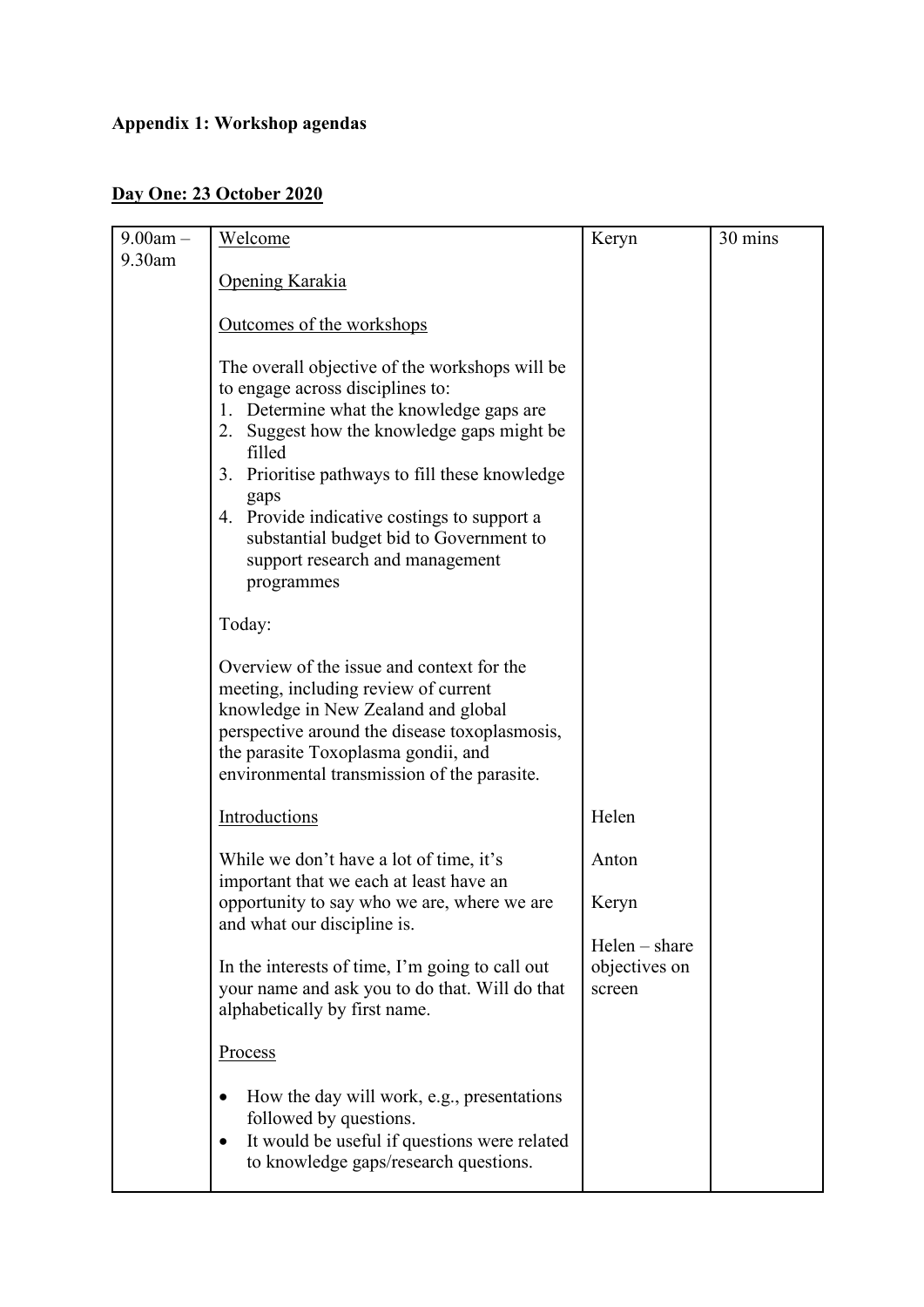| We may not be able to hear and discuss                                                         | Helen - share |  |
|------------------------------------------------------------------------------------------------|---------------|--|
| every question during the day, so if you                                                       | on screen     |  |
| have one, please record it in the chat box.                                                    |               |  |
| When we come to the discussion parts of<br>$\bullet$                                           |               |  |
| the day, if there are questions you want to                                                    |               |  |
| raise, please use the 'raise hand' tool.                                                       |               |  |
| If there are 'other' questions/comments that<br>$\bullet$                                      | Keryn         |  |
| may not be as relevant today, feel free to<br>note them and someone will get back to           |               |  |
| you to discuss.                                                                                |               |  |
| We are very tight for time, and I may need<br>$\bullet$                                        |               |  |
| to move things on. Apologies in advance if                                                     |               |  |
| I need to do this.                                                                             |               |  |
|                                                                                                |               |  |
| <b>Agreements</b>                                                                              |               |  |
|                                                                                                |               |  |
| You have all seen the Terms of Reference for                                                   |               |  |
| these workshops, and your presence is<br>predicated on your acceptance of them.                | Keryn         |  |
|                                                                                                |               |  |
| I do want to point out one of the points in the                                                |               |  |
| standards of conduct, conflict of interest. If you                                             |               |  |
| feel you have conflict of interest, please do let                                              |               |  |
| us know.                                                                                       |               |  |
|                                                                                                |               |  |
| I would also like to suggest that we have some<br>broad agreements about the way we operate in |               |  |
| these workshops, to ensure we achieve the                                                      |               |  |
| outcomes that we're all here for. I've listed a                                                |               |  |
| few over here.                                                                                 |               |  |
|                                                                                                |               |  |
| Be respectful of others                                                                        |               |  |
| One at a time (and use the raise hand option)<br>Be on time                                    |               |  |
| Be clear and concise                                                                           |               |  |
| Confidentiality                                                                                |               |  |
|                                                                                                |               |  |
| Tech tips                                                                                      |               |  |
|                                                                                                | Keryn         |  |
|                                                                                                |               |  |
|                                                                                                |               |  |
|                                                                                                |               |  |
|                                                                                                |               |  |
|                                                                                                |               |  |
|                                                                                                |               |  |
|                                                                                                |               |  |
|                                                                                                |               |  |
|                                                                                                |               |  |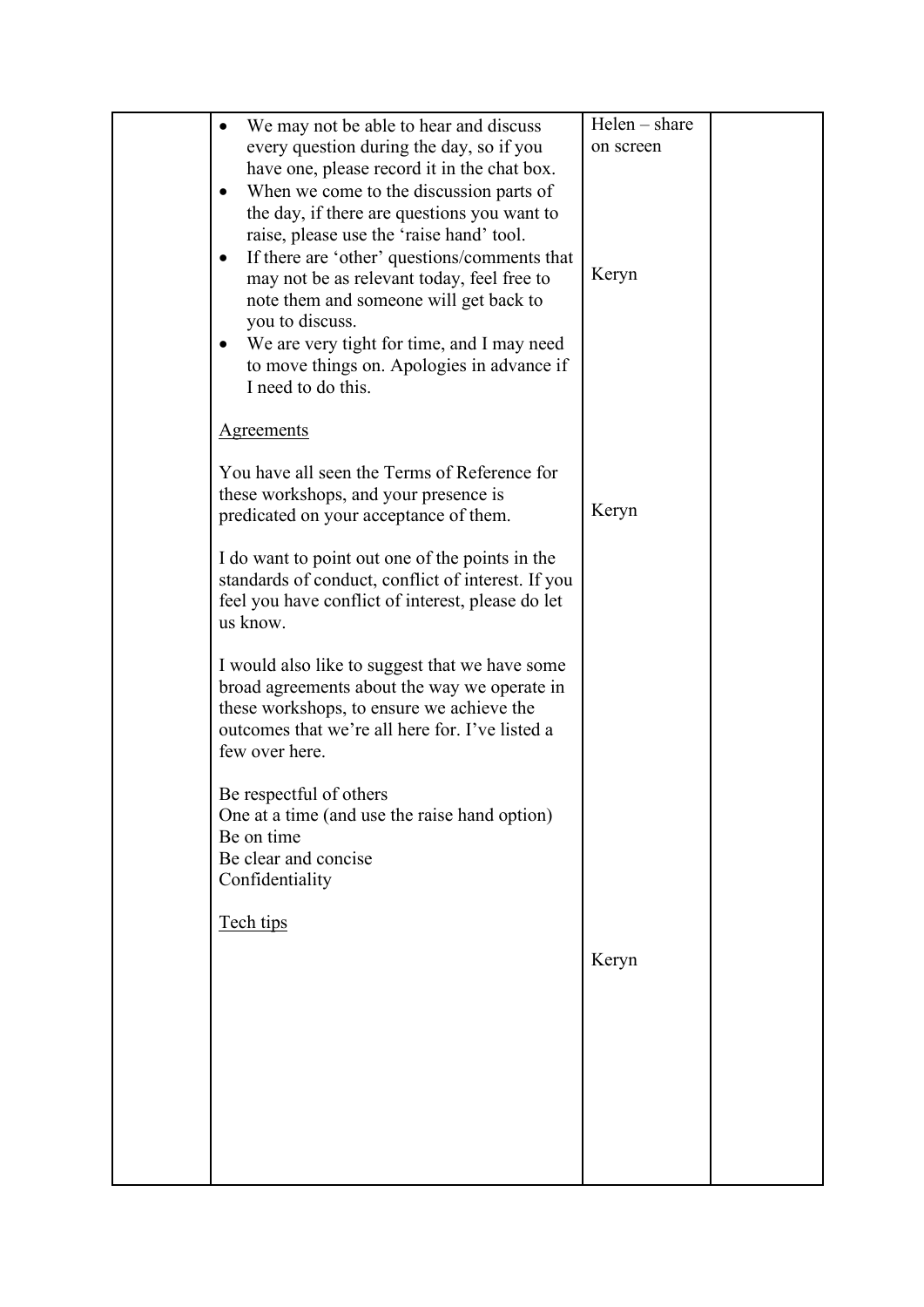|                                          |                                                                                                                                                             | Helen                                       |                                                                |
|------------------------------------------|-------------------------------------------------------------------------------------------------------------------------------------------------------------|---------------------------------------------|----------------------------------------------------------------|
| 9.30am<br>$9.40$ am                      | An overview of the dolphin TMP and the<br>SSAG, and the significance of Māui and<br>Hector's. Brief overview of the scientific<br>landscape of New Zealand. | Lian Butcher<br>$-$ Director<br>Aquatic DOC | 10 mins                                                        |
| 9.40am<br>10.00am                        | What's known about Toxoplasma gondii<br>in New Zealand Wildlife                                                                                             | Jim Roberts                                 | 20 mins                                                        |
| $10.00$ am -<br>10.20am                  | Transport of T. gondii oocysts in water: New<br>Zealand's hydrological context and<br>implications for management                                           | <b>Hannah Jones</b>                         | $20 \text{ min}$                                               |
| $10.20$ am -<br>10.40am                  | Discussion re the NZ context                                                                                                                                | Facilitator                                 | 20 mins                                                        |
| $10.40$ am $-$<br>10.50am                | <b>Break</b>                                                                                                                                                |                                             | 10 mins                                                        |
| $10.50$ am $-$<br>11.05am                | Distribution and virulence of Toxoplasma<br>gondii in California sea otters.                                                                                | Karen Shapiro                               | 15 mins                                                        |
| $11.05$ am $-$<br>11.20am                | Toxoplasma gondii from cats to sea otters:<br>Modelling and ecological perspectives from<br>coastal California.                                             | Liz Van<br>Wormer                           | $15 \text{ mins}$                                              |
| $11.20$ am -<br>11.35am                  | Emergence and control of protozoan parasites<br>infecting marine mammal sentinels                                                                           | Michael Grigg                               | 15 mins                                                        |
| $11.35$ am -<br>11.50am                  | Landscape-level risk factors                                                                                                                                | Stacie<br>Robinson                          | $15 \text{ mins}$                                              |
| $11.50$ am -<br>12.20pm                  | Discussion re international perspectives                                                                                                                    | Facilitator                                 |                                                                |
| $12.20$ pm $-$<br>12.50pm                | <b>Break</b>                                                                                                                                                |                                             | 25 mins                                                        |
| $12.50$ pm $-$<br>1.20 <sub>pm</sub>     | Cats in NZ - populations, management,<br>legislation                                                                                                        | Craig Gillies,                              | 30 mins (20)<br>mins<br>presentation,<br>10 mins<br>questions) |
| 1.20 <sub>pm</sub><br>1.30 <sub>pm</sub> | Toxoplasmosis: Agricultural landscapes &<br>terrestrial wildlife                                                                                            | Chris Niebuhr<br>& Gary<br>Hickling         | $10 \text{ min}$<br>presentation                               |
| 1.30 <sub>pm</sub><br>1.40 <sub>pm</sub> | Public awareness and socialisation - brief<br>background and why we're not leaping into<br>management                                                       | Michael<br>Harbrow                          | 10 mins                                                        |
| $1.40$ pm<br>2.00 <sub>pm</sub>          | Summary of questions that have come out of<br>Day 1 and wrap up.                                                                                            | Keryn                                       | 20 mins                                                        |
|                                          | Closing karakia                                                                                                                                             | Anton                                       |                                                                |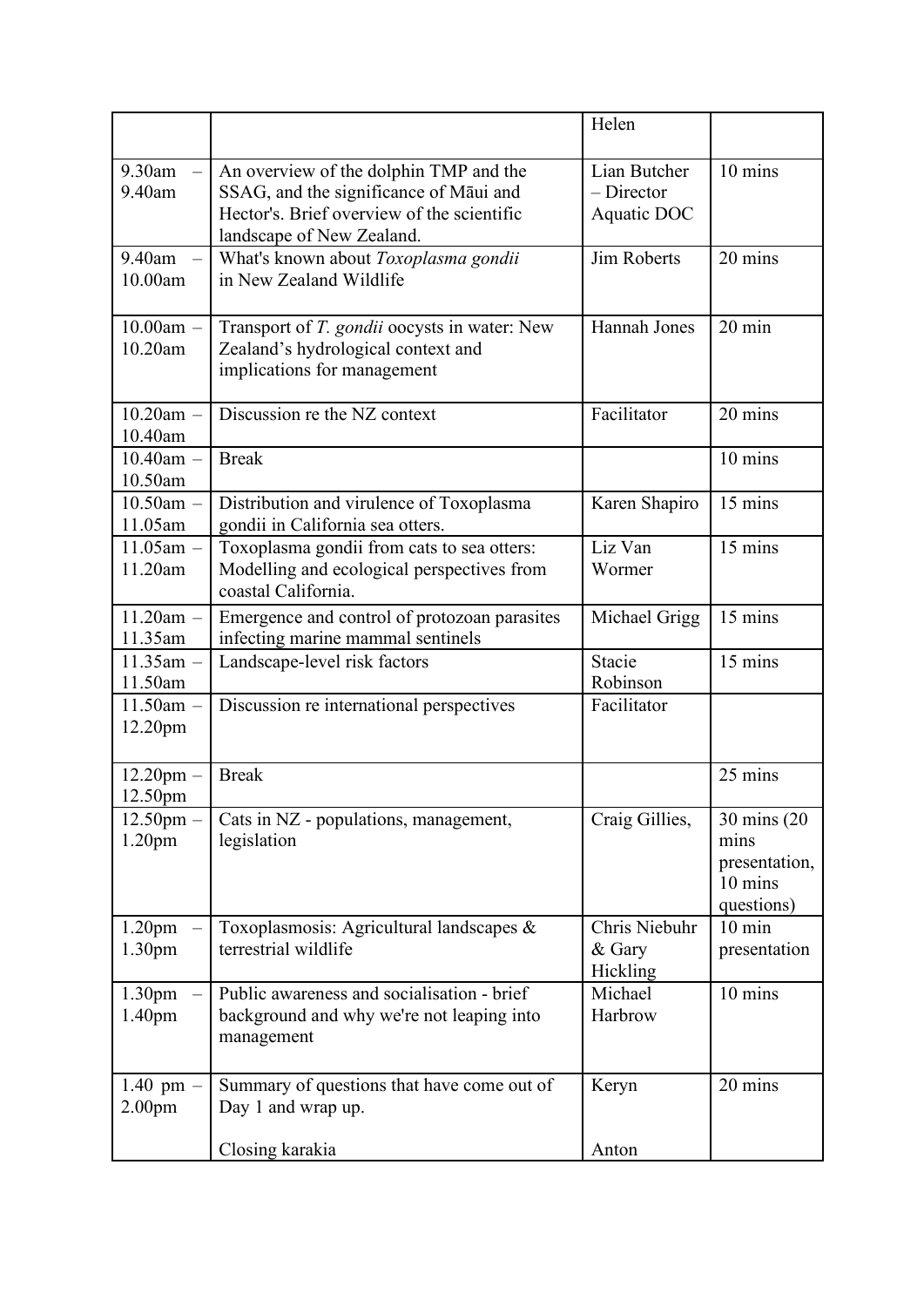| <b>Time</b>   | <b>Activity</b>                                                                                                                                                                                                                                                                             | Facilitator                                        | <b>Resources</b> |
|---------------|---------------------------------------------------------------------------------------------------------------------------------------------------------------------------------------------------------------------------------------------------------------------------------------------|----------------------------------------------------|------------------|
| 9.00am        | Welcome.                                                                                                                                                                                                                                                                                    | Keryn                                              |                  |
|               | Karakia                                                                                                                                                                                                                                                                                     | Anton                                              |                  |
|               | Objectives for Day 2:<br>1. Identify and consolidate the knowledge gaps<br>that fall out of the presentations.<br>2. Begin to design potential solutions/key<br>research questions/pathways to filling<br>knowledge gaps.                                                                   | Keryn<br>(Helen to<br>share on<br>screen)<br>Anton |                  |
|               | Review of Day 1, with a focus on presenting back<br>the questions that have been raised.                                                                                                                                                                                                    |                                                    |                  |
|               | Anything people would like to comment on from<br>day one?                                                                                                                                                                                                                                   |                                                    |                  |
| $9.30$ am $-$ | <b>Breakout Groups: Session 1</b>                                                                                                                                                                                                                                                           |                                                    |                  |
| 11.00am       | Purpose of this session is to ensure that we know<br>all the knowledge gaps and questions to work on.                                                                                                                                                                                       | Keryn                                              |                  |
| 10 mins       | The first stage is to capturing areas that need<br>further examination. We have some questions that<br>have come out of day one (Anton to share), now<br>we would like to check that these are the right<br>questions to be here and add any others.                                        | Anton to<br>share<br>questions                     |                  |
|               | Explain process:                                                                                                                                                                                                                                                                            |                                                    |                  |
|               | Split into random groups of 5 or 6 (check<br>numbers at the beginning of the session)                                                                                                                                                                                                       |                                                    |                  |
| 45 mins       | In groups:<br>1. Are these the 'right' questions to be<br>asking?<br>2. Are there any secondary questions?<br>3. Is there anything missing? What do we<br>need to know that we don't know now?<br>4. Prepare to report back to wider group.<br>Nominate a person in your group to<br>share. | Helen to<br>send into<br>breakout<br>rooms.        |                  |
|               | 20 minutes in breakout rooms.                                                                                                                                                                                                                                                               |                                                    |                  |
| 10 mins       | Report back to wider group (5 minutes each)                                                                                                                                                                                                                                                 |                                                    |                  |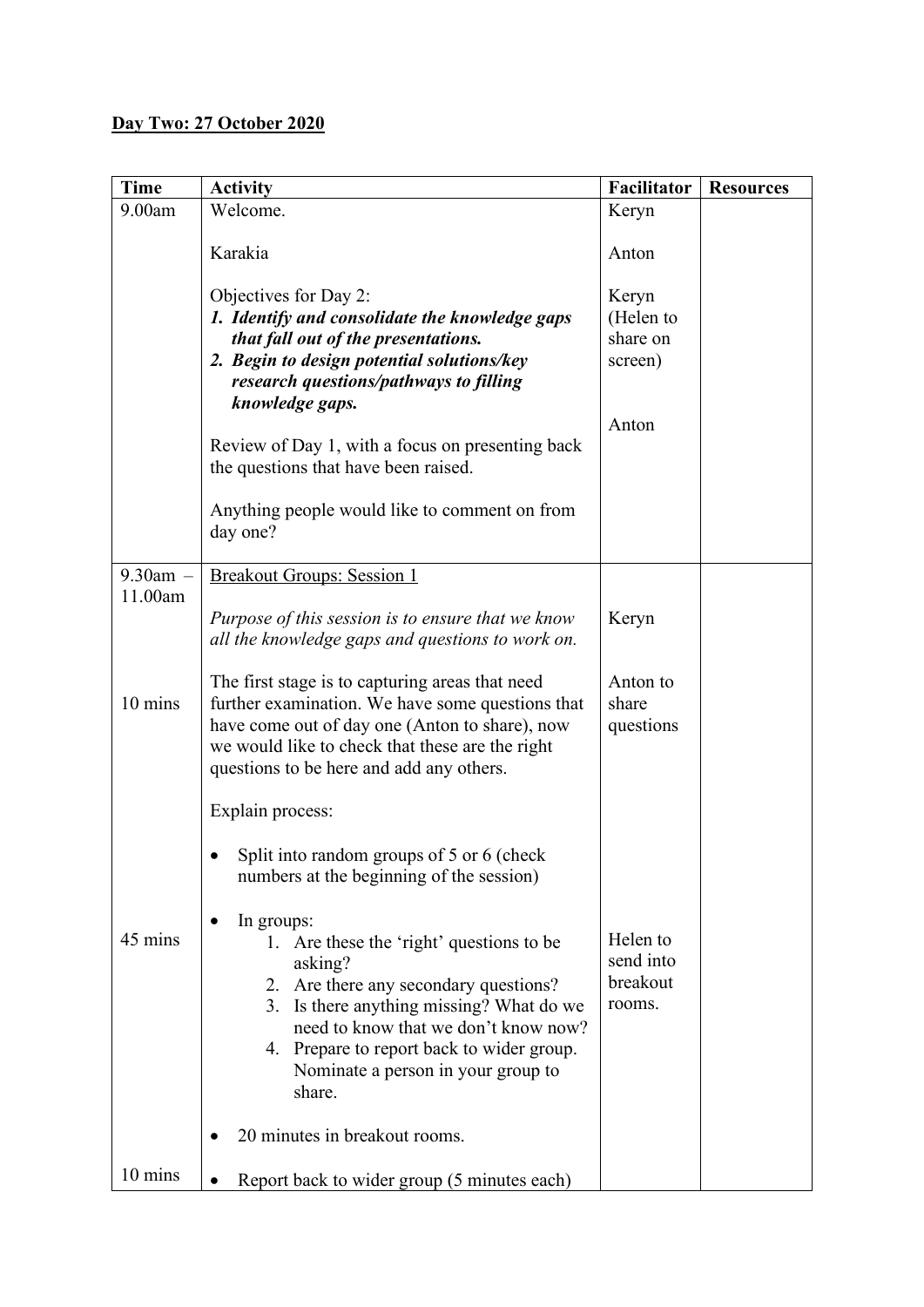| Discussion on broad set of questions         | Anton to<br>scribe on<br>shared |  |
|----------------------------------------------|---------------------------------|--|
| Confirm questions to work on in next session | screen                          |  |
| INCLUDE A BREAK IN HERE AT RELEVANT<br>TIME  |                                 |  |

| 11.00am            | Whole Group: Session 2                                                                                                                                                                                                                                                                                                                                                                                                                                                                 |                                           |  |
|--------------------|----------------------------------------------------------------------------------------------------------------------------------------------------------------------------------------------------------------------------------------------------------------------------------------------------------------------------------------------------------------------------------------------------------------------------------------------------------------------------------------|-------------------------------------------|--|
|                    | As a whole group, cluster the questions into<br>themes/potential research questions/projects<br>Explain next session and decide who would work in<br>which group.                                                                                                                                                                                                                                                                                                                      | Anton to<br>scribe on<br>shared<br>screen |  |
| 12.00              | <b>LUNCH</b>                                                                                                                                                                                                                                                                                                                                                                                                                                                                           |                                           |  |
| 12.30pm            | <b>Working Groups: Session 2</b><br>Purpose of this session is to being developing<br>solutions.<br>Back into working groups<br>How do we find out the answers? What should<br>$\bullet$<br>the work look like? E.g., identify approaches,<br>methodologies, tools, collaborations,<br>dependencies.<br>What answers will this give to decision makers?<br>Use the current action plan as a straw man $-$ use<br>$\bullet$<br>'keep, start, stop' approach to analyse?<br>Report back. |                                           |  |
| 1.30 <sub>pm</sub> | Wrap Up                                                                                                                                                                                                                                                                                                                                                                                                                                                                                |                                           |  |

# **Day Three: 4 November 2020**

| Time   | <b>Activity</b>                                                                                                                                                               | Facilitator                               | <b>Resources</b> |
|--------|-------------------------------------------------------------------------------------------------------------------------------------------------------------------------------|-------------------------------------------|------------------|
| 9.00am | Welcome.                                                                                                                                                                      | Keryn                                     |                  |
|        | Karakia                                                                                                                                                                       | Anton                                     |                  |
|        | Objectives for Day 3:<br>3. Gather further information about knowledge<br>gaps/questions.<br>Identify top priorities, indicative costs and<br>4.<br>potential collaborations. | Keryn<br>(Helen to<br>share on<br>screen) |                  |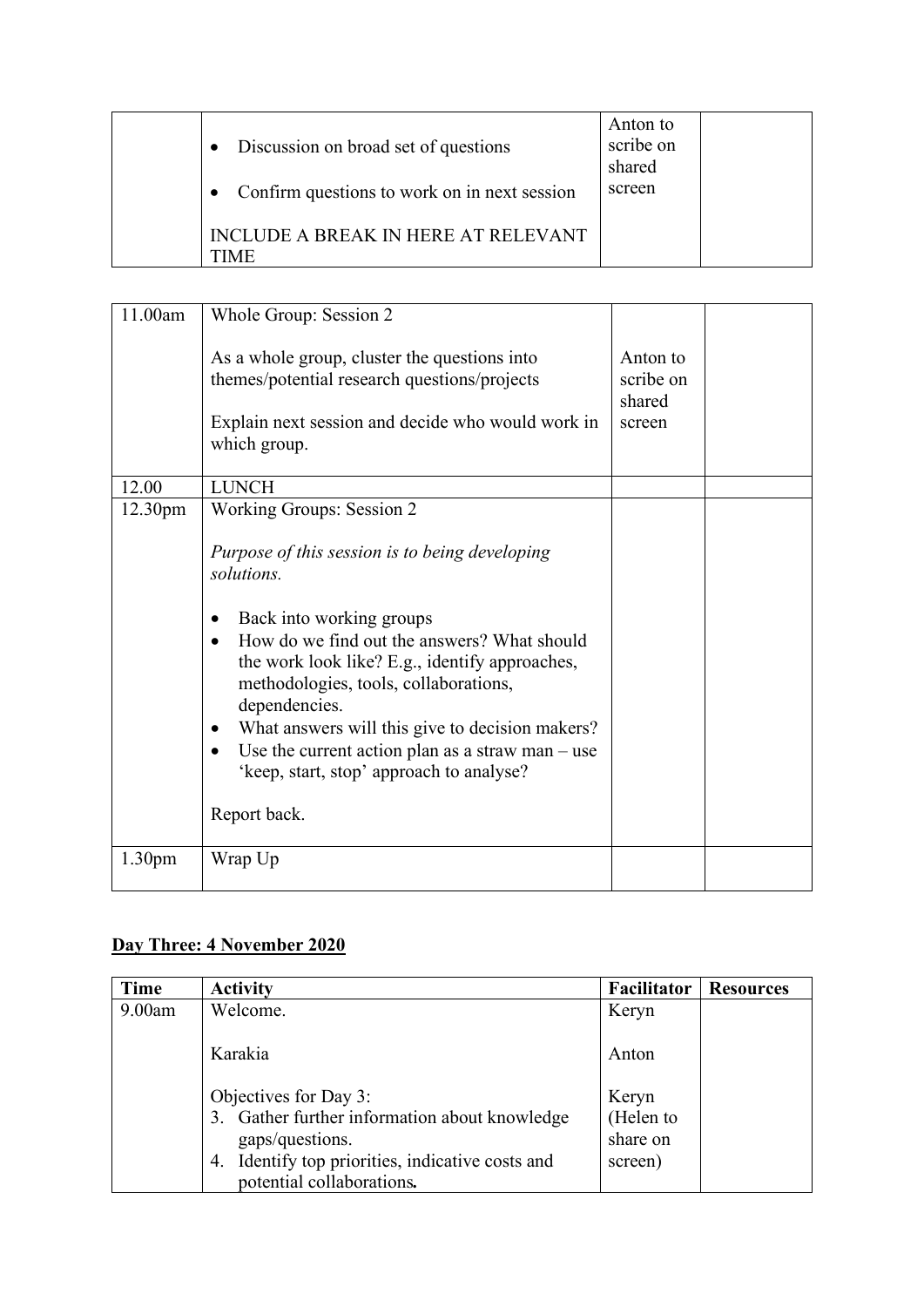|                     | Review of Day 1, with a focus on presenting the<br>questions.                                                                                                                       | Anton                 |  |
|---------------------|-------------------------------------------------------------------------------------------------------------------------------------------------------------------------------------|-----------------------|--|
|                     | Anything people would like to comment on from<br>day one?                                                                                                                           |                       |  |
| $9.30$ am $-$       | <b>Breakout Groups: Session 1</b>                                                                                                                                                   |                       |  |
| 11.00am             | Today we are going to work in 4 groups:<br>Dolphins<br>Genotyping<br>Cats                                                                                                           | Keryn                 |  |
|                     | Transmission                                                                                                                                                                        |                       |  |
|                     | We will work on the management and<br>miscellaneous questions later in the morning. At<br>the moment, those who were in the management<br>group will need to go into another group. | Helen to              |  |
|                     | Work out which group each person will be in.                                                                                                                                        | send into<br>breakout |  |
|                     | In your breakout groups, work through the<br>following questions:<br>What are the priority areas to work on?<br>Why? (Rationale)<br>What dependencies exist?                        | rooms.                |  |
|                     | (30 mins in breakout groups)                                                                                                                                                        |                       |  |
|                     | Report back to wider group and discuss.                                                                                                                                             |                       |  |
| 10.30am             | <b>Management Questions</b>                                                                                                                                                         |                       |  |
| 10.45am             | Facilitated group session to determine which of the<br>management questions are priorities, why, and<br>dependencies.                                                               |                       |  |
| 12.00pm             | Lunch                                                                                                                                                                               |                       |  |
| 12.30pm             |                                                                                                                                                                                     |                       |  |
| 12.30 <sub>pm</sub> | Continued facilitated group session to consolidate                                                                                                                                  |                       |  |
| $-1.30$ pm          | which priorities and consider dependencies. With<br>consideration to relative costs and benefits.                                                                                   |                       |  |
| 1.30 <sub>pm</sub>  | Wrap up and next steps.                                                                                                                                                             |                       |  |
| 2.00 <sub>pm</sub>  | <u>Final karakia</u>                                                                                                                                                                |                       |  |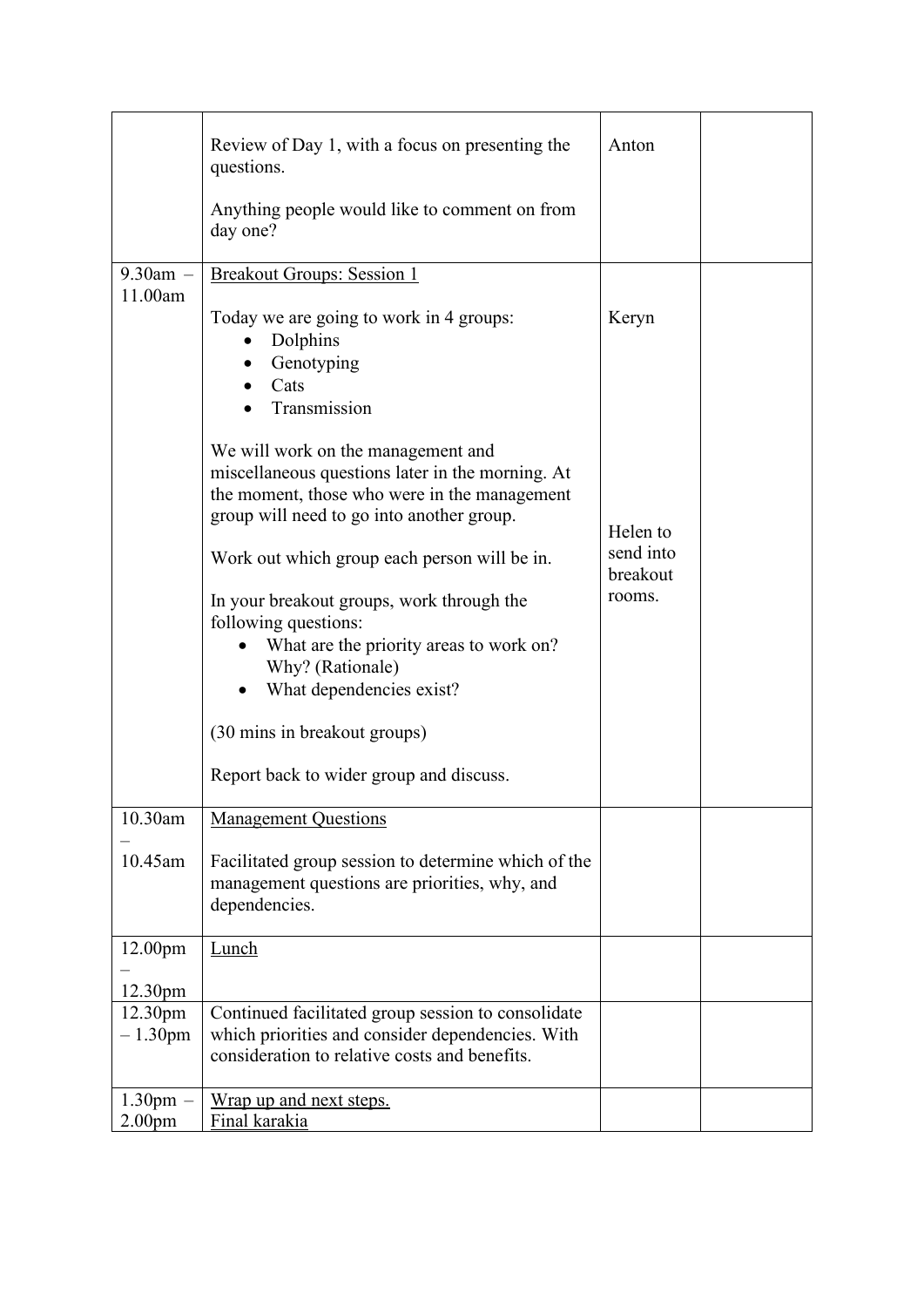### **Appendix 2: Terms of Reference**

# **DOC Toxoplasmosis Workshop series: Friday 23, Tuesday 27 October, and Wednesday 4 November 2020. Terms of Reference**

### **Background**

Hector's and Māui dolphins are small coastal dolphins found only in New Zealand. Hector's dolphins live mainly around the South Island and Māui dolphins are only found on the west coast of the North Island (WCNI). Hector's dolphin is ranked as Nationally Vulnerable by the New Zealand Threat Classification System (NZTCS, Baker et al. 2019) and has a population of around 15,000 (MacKenzie & Clement 2014, 2016). Māui dolphin is ranked Nationally Critical under the NZTCS (Baker et al. 2019) and has an estimated population of around 63 individuals above 1 year of age.

The New Zealand Government's response to the threats facing these dolphins is determined through the Hector's and Māui dolphin Threat Management Plan (TMP) www.doc.govt.nz/tmp-review. A review of this TMP was conducted between 2017 and 2020. During this review it become clear that, although there remain divergent views on impact and best mitigation options, one serious threat is the disease toxoplasmosis which is a confirmed cause of death in these dolphins, and that there is a need to address this threat. Particularly for Māui dolphin because of their small population size, and the impact this disease can have on reproductive success. Toxoplasmosis is spread through the faeces of felids (cat species). Aotearoa/New Zealand has no wild cat species present but has the introduced domestic cat.

The consultation document for the threat management plan included a proposal for the development of a toxoplasmosis action plan that would include targeted research to inform action, improve knowledge on toxoplasmosis (including the effects on dolphins and other wildlife) and, ultimately, reduce the number of dolphin deaths attributable to toxoplasmosis to near zero. Many submissions received during the consultation process agreed that toxoplasmosis is a significant threat to the dolphins and supported the development of an action plan to address this threat.

As part of addressing this challenging issue, national experts, including from stakeholder organisations (DOC, Ministry for Primary Industries (MPI), university researchers, regional councils) have been engaged in a Toxoplasmosis Strategic Science Advisory Group (SSAG), which held its first meeting on 20 November 2019. The SSAG process has been used in response to other complex government science issues, including kauri dieback disease and *Mycoplasma bovis* in dairy cattle. The purpose of the SSAG is to provide advice and recommendations to the Hector's and Māui dolphin Threat Management Plan Governance Group on the requirements for strategic science prioritisation and aid in the coordination of research programmes focused on understanding and managing the effects of toxoplasmosis on these dolphins in New Zealand. The SSAG will provide high-level recommendations to the Hector's and Māui dolphin Threat Management Plan Governance Group on the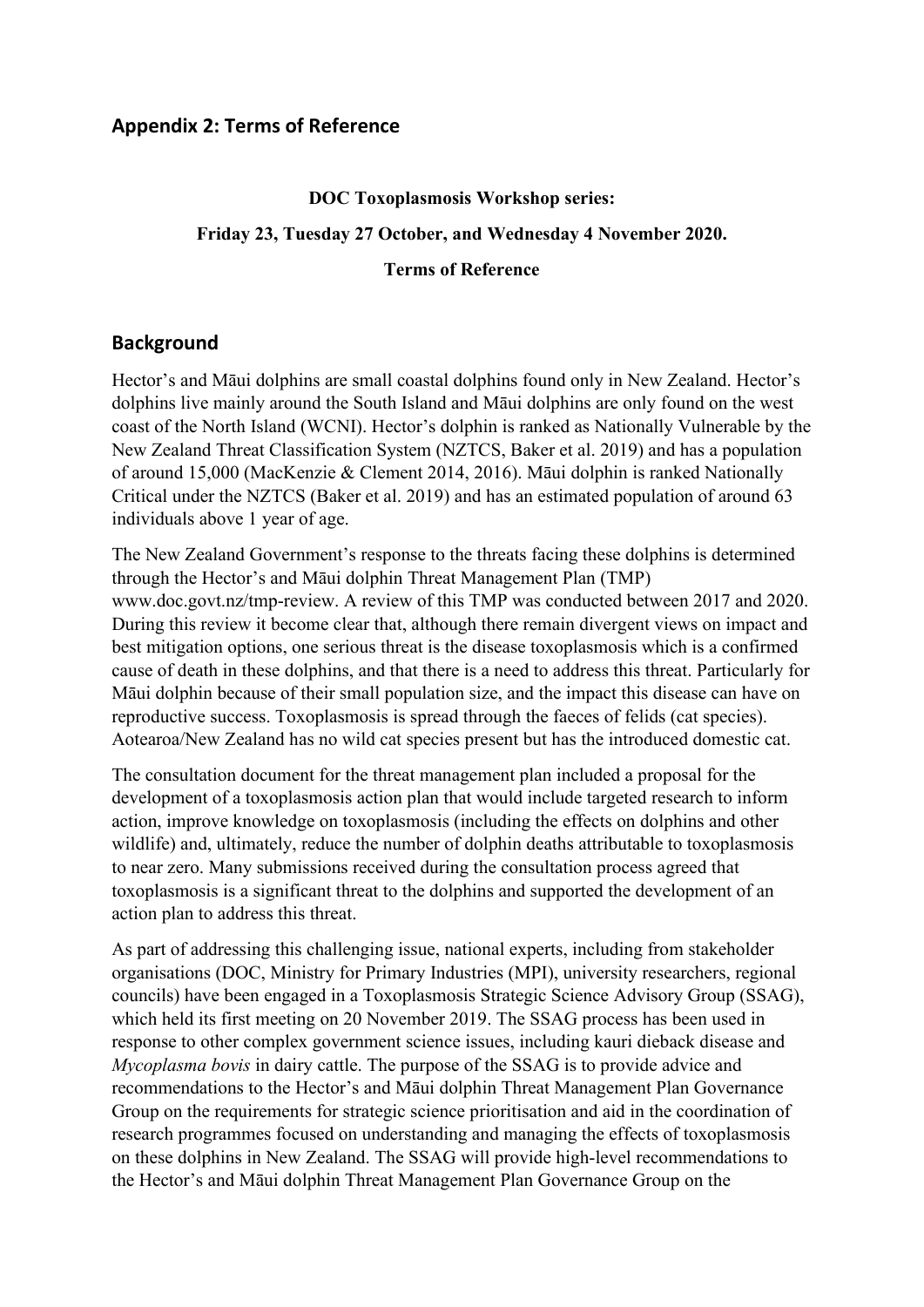requirements for strategic science prioritisation and aid in the coordination of research programmes focused on understanding and managing effects of toxoplasmosis on these dolphins in New Zealand.

The SSAG and associated specialised science groups will work across Government agencies, Crown research institutes, and other research institutes, to maintain oversight and ensure any toxoplasmosis-related research is cohesive and complementary, and that funding of priority research provides the knowledge of management actions required to effectively reduce the risk of toxoplasmosis to the dolphins. The SSAG is to ensure the best information available domestically and internationally is being considered in developing and implementing the science programme.

Note that toxoplasmosis also impacts other species (including livestock and humans), and so although this plan is focused on addressing the threat to the dolphins, it is expected that there are likely to be wider benefits associated with the research and actions proposed. Proposals for management measures for threats to the dolphins other than toxoplasmosis (such as interaction with fisheries, seismic surveying, seabed mining and tourism) were also included in the public consultation document, and final decisions are described in the updated threat management plan.

The action plan drew heavily on a literature review carried out for the Department of Conservation (DOC) (J.O. Roberts, W.D. Roe and H.F.E. Jones 2020: The effects of Toxoplasma gondii on New Zealand wildlife: implications for conservation and management – submitted to the Journal of Pacific Conservation Biology – Manuscript ID PC2005) and references therein [The action plan and an executive summary of that review is available here [www.doc.govt.nz/toxoplasmosis](http://www.doc.govt.nz/toxoplasmosis-action-plan)-action-plan].

The toxoplasmosis action plan is the result of feedback by the SSAG. It was recognised that it would be beneficial to the SSAG process to include further stakeholders (such as Ministry of Business, Innovation and Employment (MBIE), public health agencies and officials and Crown Research Institutes (CRIs)) and overseas experts experienced in dealing with toxoplasmosis in other marine mammal species, to refine research direction and identify knowledge gaps to support their development of a science plan.

### **Purpose**

As Part of the toxoplasmosis action plan DOC has undertook to run this series of workshops with key researchers and with the participation of international experts. The purpose is to refine research objectives and identify knowledge and research gaps and prioritise these in support of the development of a strategic science plan to address the impact of toxoplasmosis on the dolphins.

In time a second series of workshops will be held to develop the social science and management pathways.

Outputs from both sets of workshops will provide guidance to decision makers in DOC and to the Toxoplasmosis Strategic Science Advisory Group.

### **Scope of first workshop series**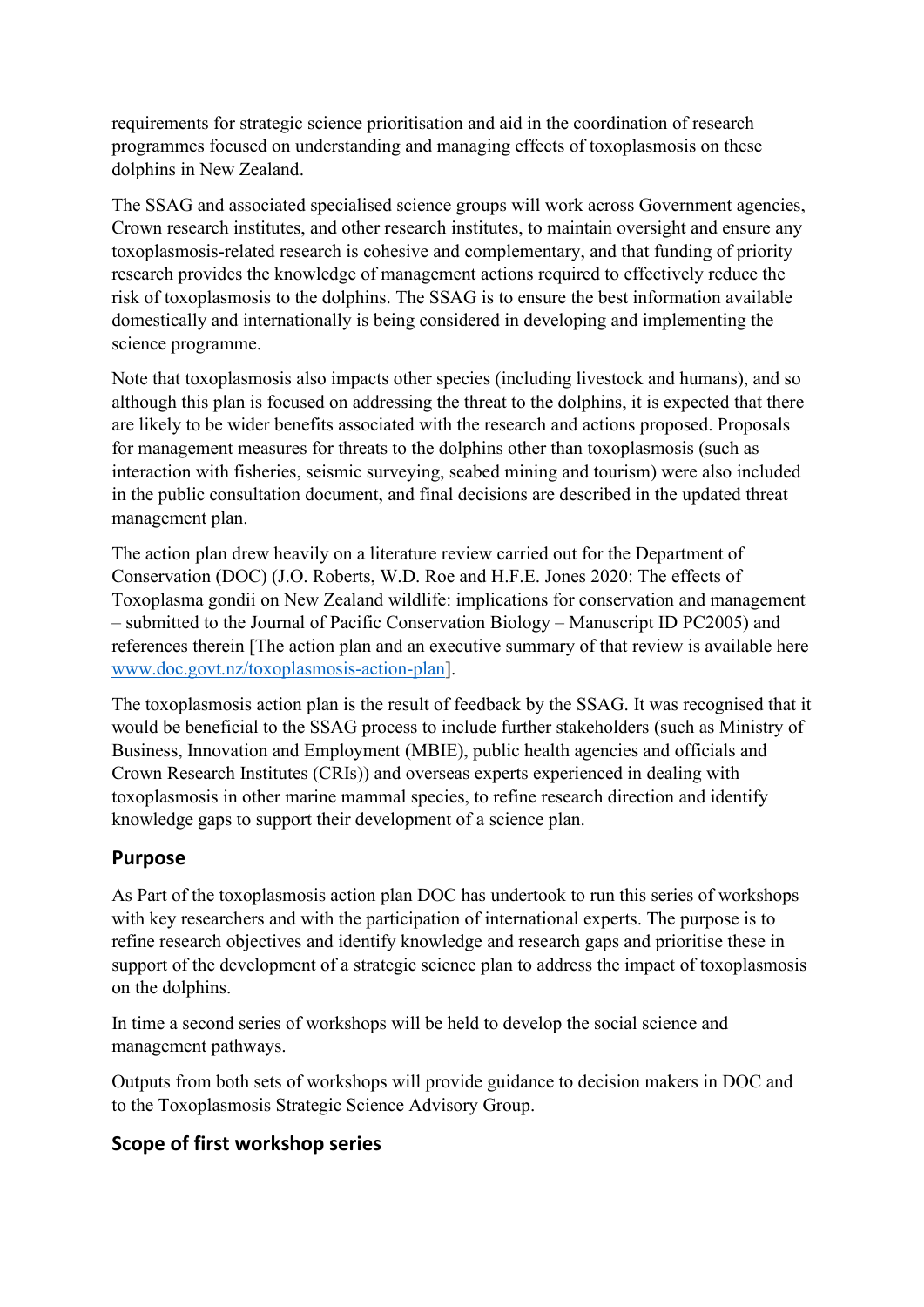These first series of workshops seeking to support the development of a science plan will be run over 3 online sessions from 9am to 2pm on Friday 23, Tuesday 27 October, and Wednesday 4 November 2020.

These workshops are not a forum to advocate for particular management approaches.

# **Documents and record keeping**

The workshops will be run formally with an agenda and with a dedicated facilitator.

Any documents circulated to participants are done so in confidence and are not to be distributed outside the list of participants without the express agreement of DOC (and the author/s?) in writing.

The workshops will be recorded for the express purpose of facilitating work of the SSAG to deliver on the development of the science.

# **Participants**

Expectation of participants: Workshop participants are expected to comply with the standards of conduct set out in Appendix I.

# **Facilitator**

The Facilitator of these workshops is Keryn Weir.

# **Conflicts of interest**

Participants will be asked to declare any "actual, perceived or likely conflicts of interest" before involvement in the workshop is approved, and any new conflicts that arise during the process should be declared immediately. These will be clearly documented in the notes of the workshop.

Management of conflicts of interest, including perceived conflicts of interest can be raised through the facilitator to be considered by the workshop facilitation group.

# **Confidentiality and information**

### **General confidentiality requirements**

- Discussions within these workshops should be treated In-Confidence.
- Any person presenting information to these workshops, whether written or oral, may request that that information be treated as confidential by workshop participants.
- If there is a desire to release the information, DOC will seek agreement from anyone who supplied confidential information for confidentiality to be waived.
- Where information is already in the public domain (through no fault of a workshop participant), the confidentiality requirements do not apply to that information.

### **Privacy Act**

• Participants must at all times comply with the requirements of the Privacy Act 1993 and keep information about identifiable individuals confidential.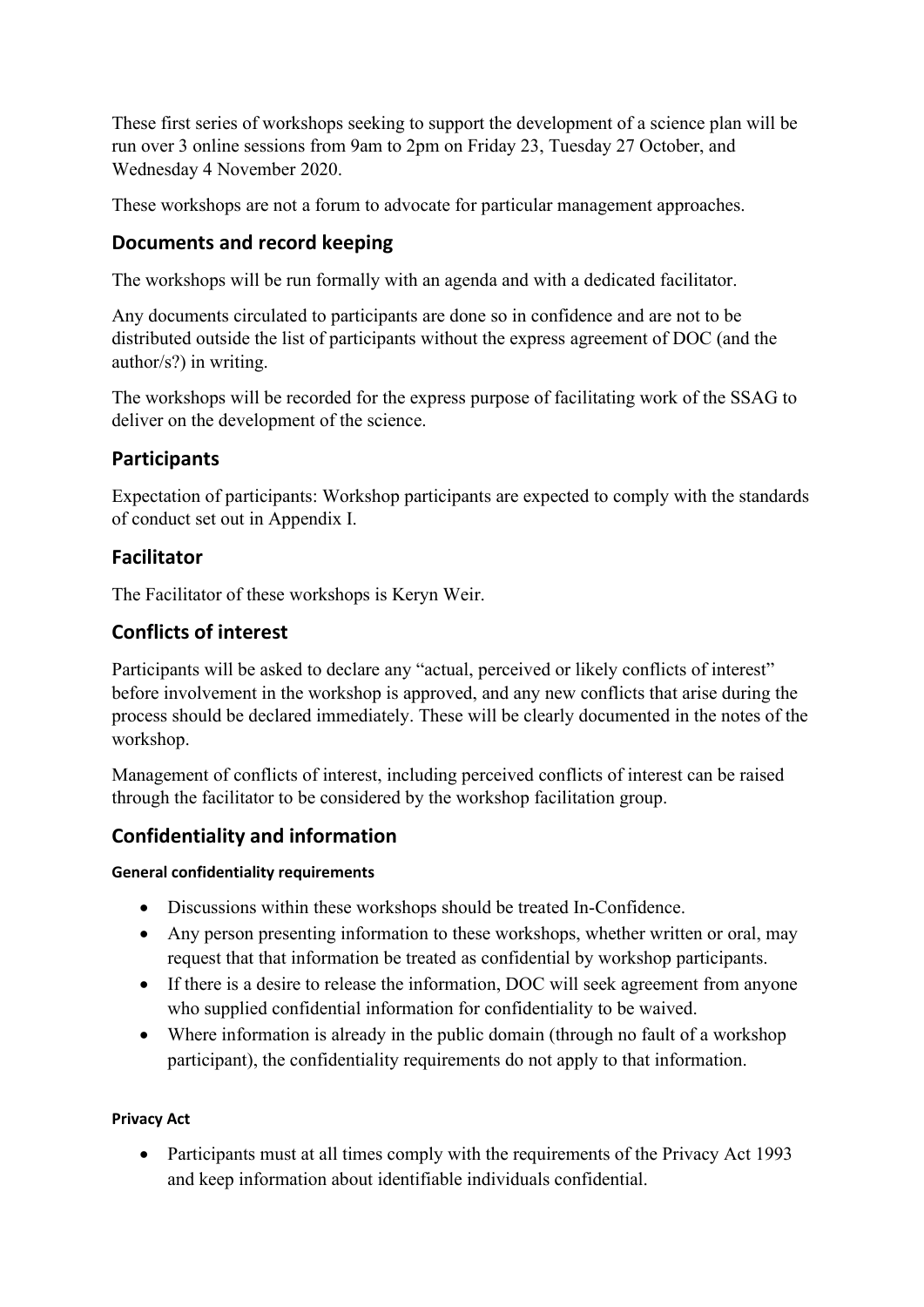#### **Official Information Act and Local Government Official Information and Meetings Act 1987**

- All information provided to these workshops will be treated as official information under the Official Information Act 1982 and, subject to the requirements of that Act, may be released to the public if there are no grounds for withholding it. Local Government have similar requirements under the Local Government Official Information and Meetings Act 1987.
- If information is required to be released under the Official Information Act 1982 it will only be released to the extent necessary.
- If DOC is considering releasing information under the Official Information Act 1982, DOC will attempt to consult with the person who provided the information before making a final decision on release.

### **Terms of Reference Appendix I**

### **Expected standards of conduct**

All workshop participants are expected to adhere to the following principles:

- 1. **Diligence** Members will use their best endeavours to attend meetings and to prepare thoroughly. Members are expected to participate fully, frankly and constructively to discussions and to bring the benefit of their particular knowledge and skills, and their sector, industry or organisation perspective to the table.
- 2. **Conflicts of Interest** A conflict of interest will occur when a members' private interest interferes, or appears to interfere, with an issue that faces the workshop. A conflict of interest may also occur when there is a possibility that a benefit may apply to the sector, industry or organisation that they represent. Any situation that involves or may be expected to involve a conflict of interest must be declared immediately to the facilitator.
- 3. **Corporate opportunities** *–* Each member must not exploit any opportunity that is discovered through access to information within the SSAG for their own personal gain or that of the industry, sector or organisation that they represent.
- 4. **Transparency**  All information should be provided in a manner that is timely, precise and easily understandable.
- 5. **Fair Dealing** Members shall deal fairly with each other and shall not take unfair advantage of anyone through manipulation, concealment, abuse of privileged information, misrepresentation of material facts, or any other unfair dealing practices.